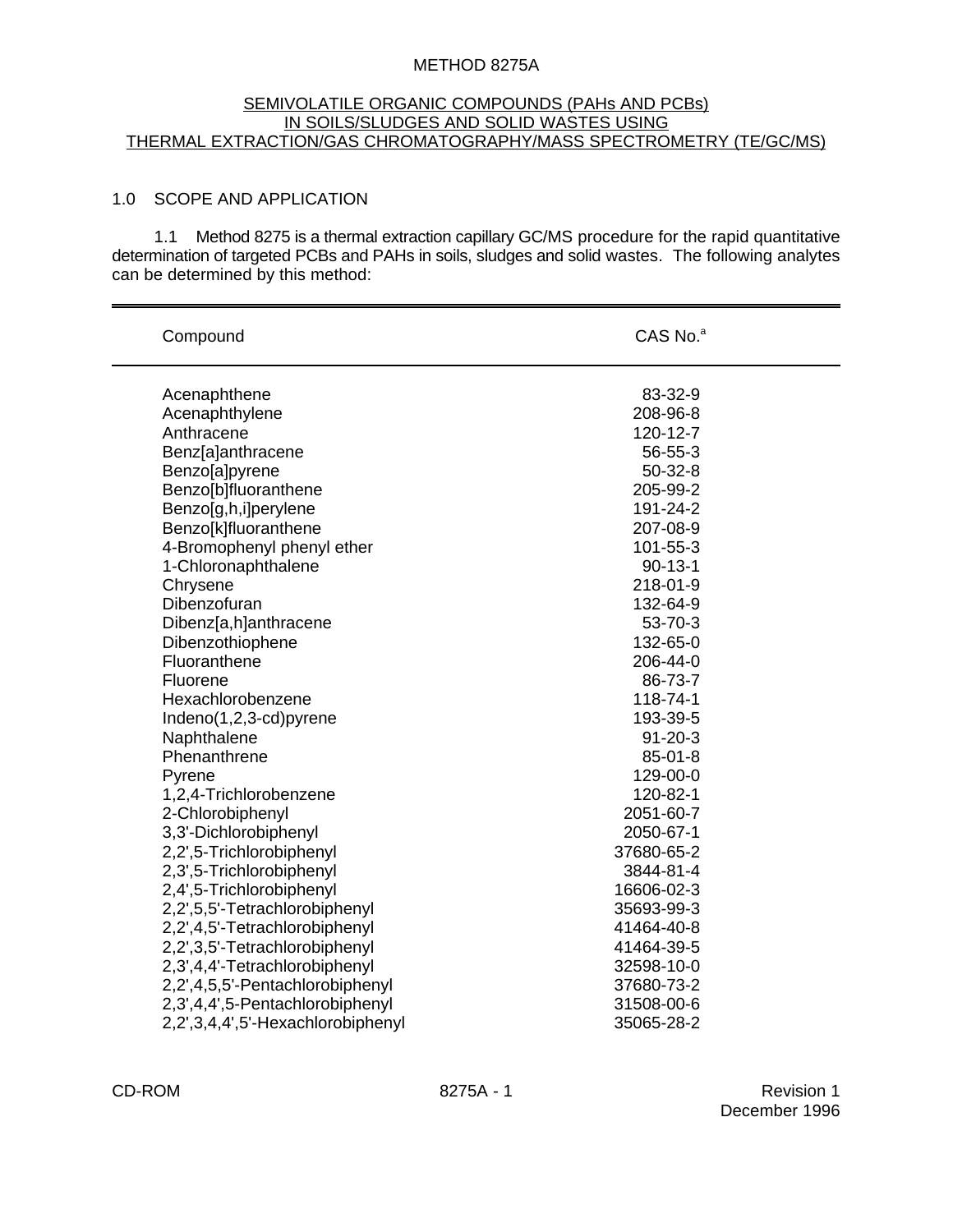| Compound                                    | $CAS$ No. <sup>a</sup> |  |  |
|---------------------------------------------|------------------------|--|--|
| 2,2',3,4',5,5',6-Heptachlorobiphenyl        | 52663-68-0             |  |  |
| 2,2',3,3',4,4'-Hexachlorobiphenyl           | 38380-07-3             |  |  |
| 2,2',3,4,4',5,5'-Heptachlorobiphenyl        | 35065-29-3             |  |  |
| 2,2',3,3',4,4',5-Heptachlorobiphenyl        | 35065-30-6             |  |  |
| 2,2',3,3',4,4',5,5'-Octachlorobiphenyl      | 35694-08-7             |  |  |
| 2,2',3,3',4,4',5,5',6-Nonachlorobiphenyl    | 40186-72-9             |  |  |
| 2,2',3,3',4,4',5,5',6,6'-Decachlorobiphenyl | 2051-24-3              |  |  |

<sup>a</sup> Chemical Abstract Service Registry Number.

1.2 The estimated quantitation limit (EQL) of Method 8275 for individual PAH compounds is 1.0 mg/kg (dry weight) (0.2 mg/kg for individual PCB congeners) for soil/sediment samples and 75 mg/kg for wet sludges/other solid wastes (depending on water and solvent content). However, this can be lowered by adjusting the range of the calibration curve or introducing larger sample sizes if sample interferences are not a factor. Detection limits achievable during method development ranged from 0.01 to 0.5 mg/kg for compounds in the target analyte list in Sec. 1.1 (dry samples).

1.3 This method is restricted to use by or under the supervision of analysts experienced in the operation of a gas chromatograph and mass spectrometer and skilled in the interpretation of mass spectral data. Each analyst must demonstrate the ability to maintain control and generate acceptable results with this method.

# 2.0 SUMMARY OF METHOD

2.1 A portion of sample (0.003-0.250 g, depending on the expected concentration) is weighed into a sample crucible.

2.2 The crucible is placed in a thermal extraction chamber and then heated to  $340^{\circ}$ C where it is held for 3 minutes.

2.3 Thermally-extracted compounds are swept into a GC equipped with a split/splitless injection port (split ratio set at  $\sim$ 35:1 for a low concentration sample or  $\sim$ 400:1 for a high concentration sample) and then concentrated on the head of GC column. Thermal desorption lasts 13 minutes.

2.4 The temperature program of the GC oven is adjusted to the specific temperature conditions required to elute the target analytes. The target analytes are swept into a mass spectrometer for qualitative and quantitative determination.

### 3.0 INTERFERENCES

3.1 Raw GC/MS data from all blanks, samples, calibration standards and internal standards must be evaluated for interferences.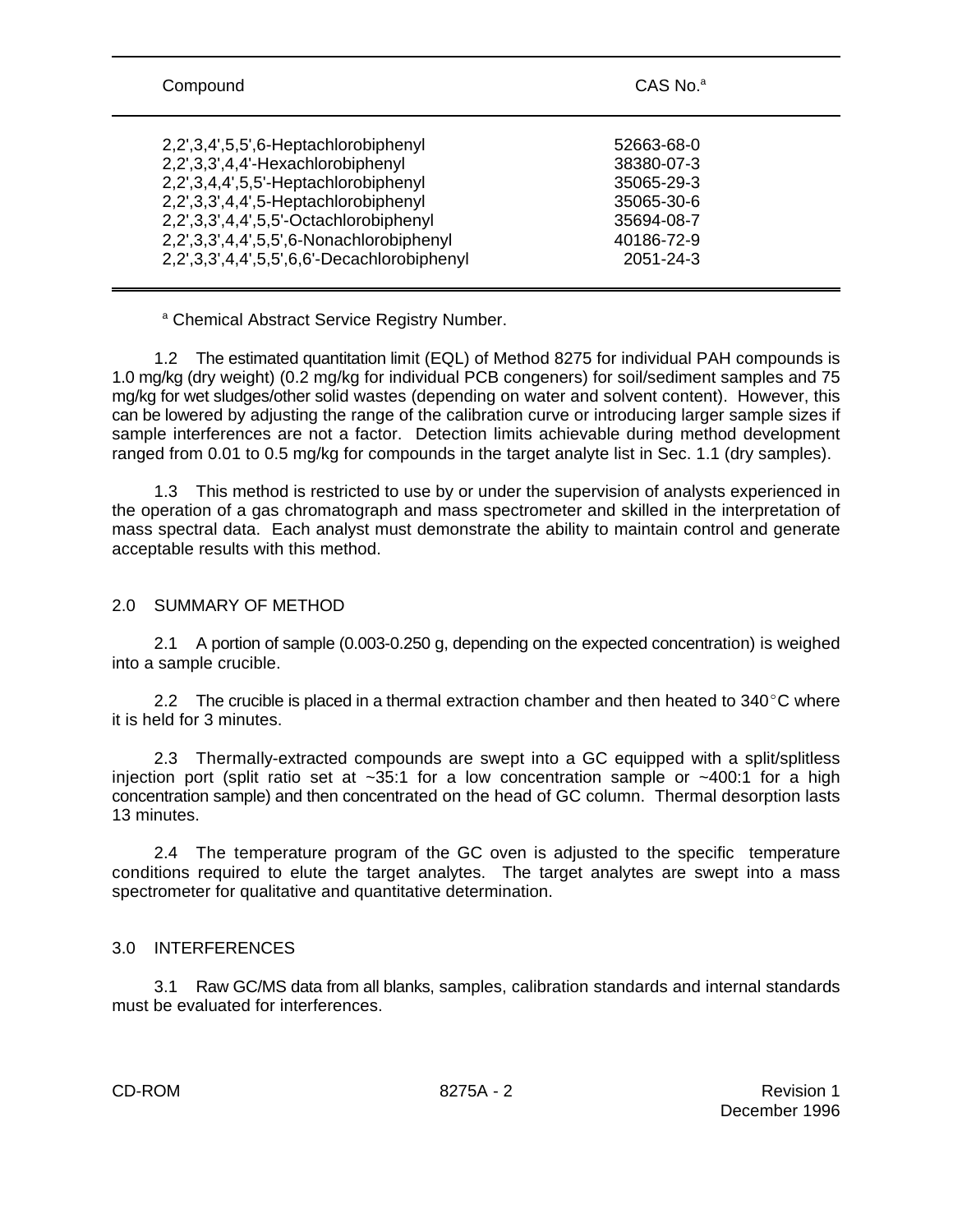3.2 Whenever a heavily concentrated sample is encountered the GC column can become over loaded and an ON-LINE bakeout (Sec. 7.2.1) followed by a method blank is necessary.

3.3 A maintenance bakeout (Sec. 7.5) is performed whenever the ON-LINE bakeout and subsequent blank analyses do not eliminate system contamination.

# 4.0 APPARATUS AND MATERIALS

# 4.1 Thermal extraction/gas chromatograph/mass spectrometer (TE/GC/MS) system

4.1.1 Mass spectrometer - Capable of scanning from 35 to 500 amu every 1 sec or less, using 70 volts (nominal) electron energy in the electron impact ionization mode. The mass spectrometer must be capable of producing a mass spectrum for decafluorotriphenylphosphine (DFTPP) which meets the criteria of Method 8270.

4.1.2 Data system - A computer interfaced to the mass spectrometer should allow the continuous acquisition and storage on machine-readable media of all mass spectra obtained throughout the duration of the chromatographic program. The computer must have software that can search the GC/MS data file for ions of a specific mass and that can plot such ion abundances versus time or scan number. This type of plot is defined as a reconstructed ion chromatogram (RIC). Software must also be available that allows integrating the abundances of the RIC between specified time or scan-number limits.

4.1.3 GC/MS interface - Any GC-to-MS interface that gives acceptable calibration points in the concentration range of interest may be used.

4.1.4 Gas chromatograph - Must be equipped with a heated split/splitless capillary injection port, column oven, cryogenic cooling (optional). The oven temperature should be controllable from ambient to  $450^{\circ}$ C, and have programmable oven heating controls capable of rates of 1 $^{\circ}$ C/min to 70 $^{\circ}$ C/min.

4.1.5 Recommended capillary column - A fused silica coated with (5% phenyl)-methylpolysiloxane phase; 25-50 meter length x (0.25 to 0.32 mm) I.D. with 0.1 to 1.0 micron film thickness (OV-5 or equivalent), depending on analyte volatility and separation requirements.

4.1.6 Thermal extraction unit - The TE unit should be constructed such that the sample and any compounds extracted are permitted to contact only heated fused quartz surfaces during the extraction and transfer to the GC injection port. It is also imperative that all zones in the sample transfer path be kept at a minimum of  $315^{\circ}$ C. The unit must also have a bakeout capability of at least 650°C in the thermal extraction chamber and 450°C in the interface zone. It should also be noted that all components, crucibles, spatulas and tools that come in contact with the sample be constructed of fused quartz to permit total oxidation of any residues.

- 4.2 Fused quartz sample spatula.
- 4.3 Muffle furnace tray for holding the crucibles while cleaning.
- 4.4 Stainless steel forceps for sample crucible handling.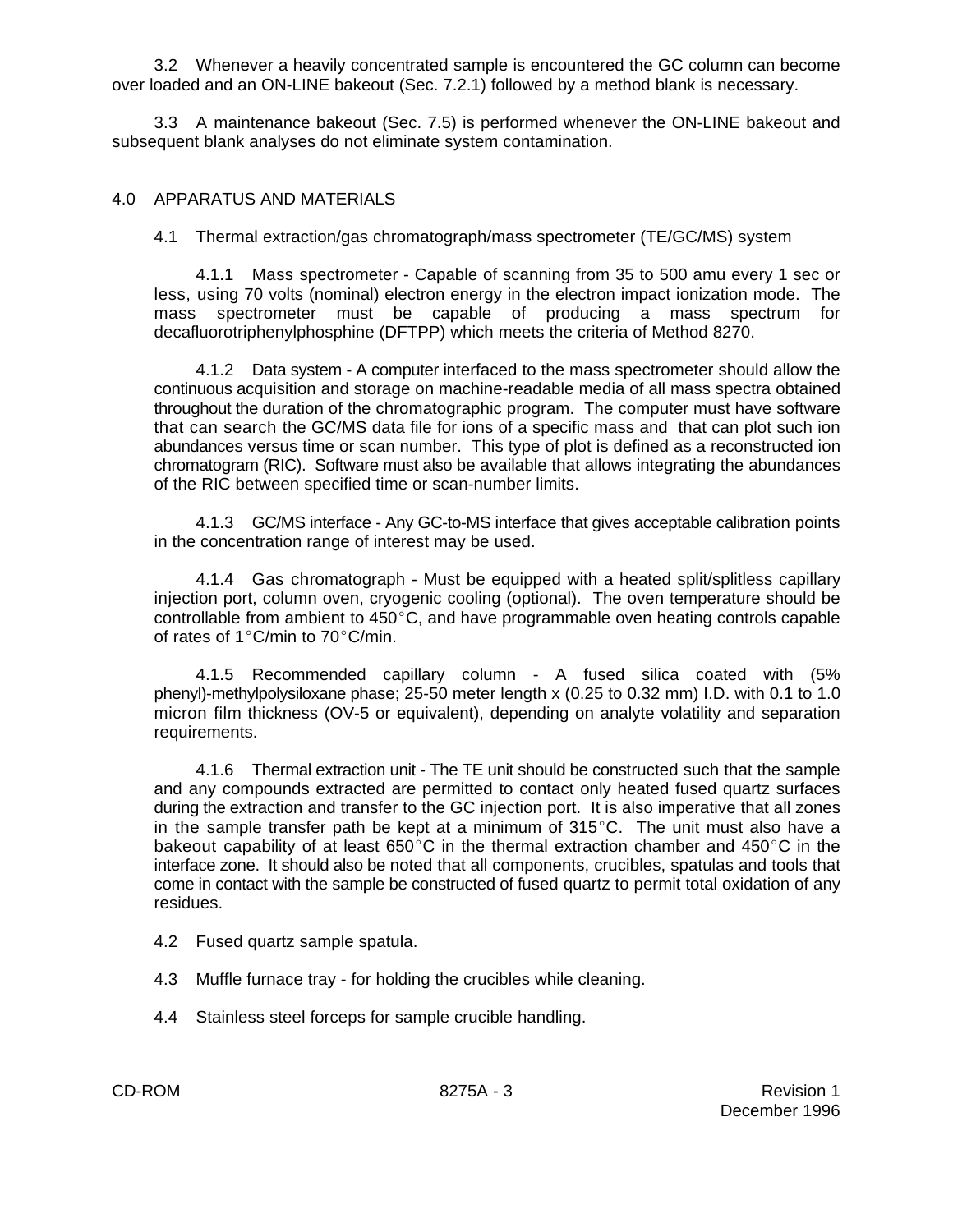- 4.5 Petri dishes for sample crucibles; one for clean storage and one for dirty storage.
- 4.6 Sample staging disk.
- 4.7 Porous fused quartz sample crucibles.
- 4.8 Porous fused quartz sample crucible lids.
- 4.9 Muffle furnace for cleaning sample crucibles, capable of heating to 800 $^{\circ}$ C.
- 4.10 Cooling rack/pad high temperature, ceramic or quartz.
- 4.11 Analytical balance minimum 2 gram capacity, 0.01 mg sensitivity.
- 4.12 Mortar and pestle.
- 4.13 100- and 60-mesh sieves.
- 4.14 Sample vials glass, with polytetrafluoroethylene (PTFE)-lined caps.

# 5.0 REAGENTS

5.1 Organic-free reagent water - All references to water in this method refer to organic-free reagent water, as defined in Chapter One.

5.2 Stock standard solutions (1000 mg/L) - Standard solutions can be prepared from pure standard materials or purchased as certified solutions.

5.2.1 Prepare stock standard solutions by accurately weighing about 0.0100 g of pure material. Dissolve the material in pesticide quality methylene chloride or other suitable solvent (some PAHs may require initial dissolution in small volumes of toluene or carbon disulfide) and dilute to volume in a 10-mL volumetric flask. Larger volumes can be used at the convenience of the analyst. When compound purity is assayed to be 96% or greater, the weight may be used without correction to calculate the concentration of the stock standard. Commerciallyprepared stock standards may be used at any concentration if they are certified by the manufacturer or by an independent source.

5.2.2 Transfer the stock standard solutions into bottles with PTFE-lined screw-caps. Store at -10 $^{\circ}$ C to -20 $^{\circ}$ C or less and protect from light. Stock standard solutions should be checked frequently for signs of degradation or evaporation, especially just prior to preparing calibration standards from them.

5.2.3 Stock standard solutions must be replaced after 1 year or sooner if comparison with a quality control reference standard indicates a problem.

5.3 Intermediate standard solutions - An intermediate standard solution should be prepared containing all the target analytes for the calibration standard solutions (separate solutions for PAHs and PCBs) or all the internal standards for the internal standard solution. The recommended concentration is 100 mg/L.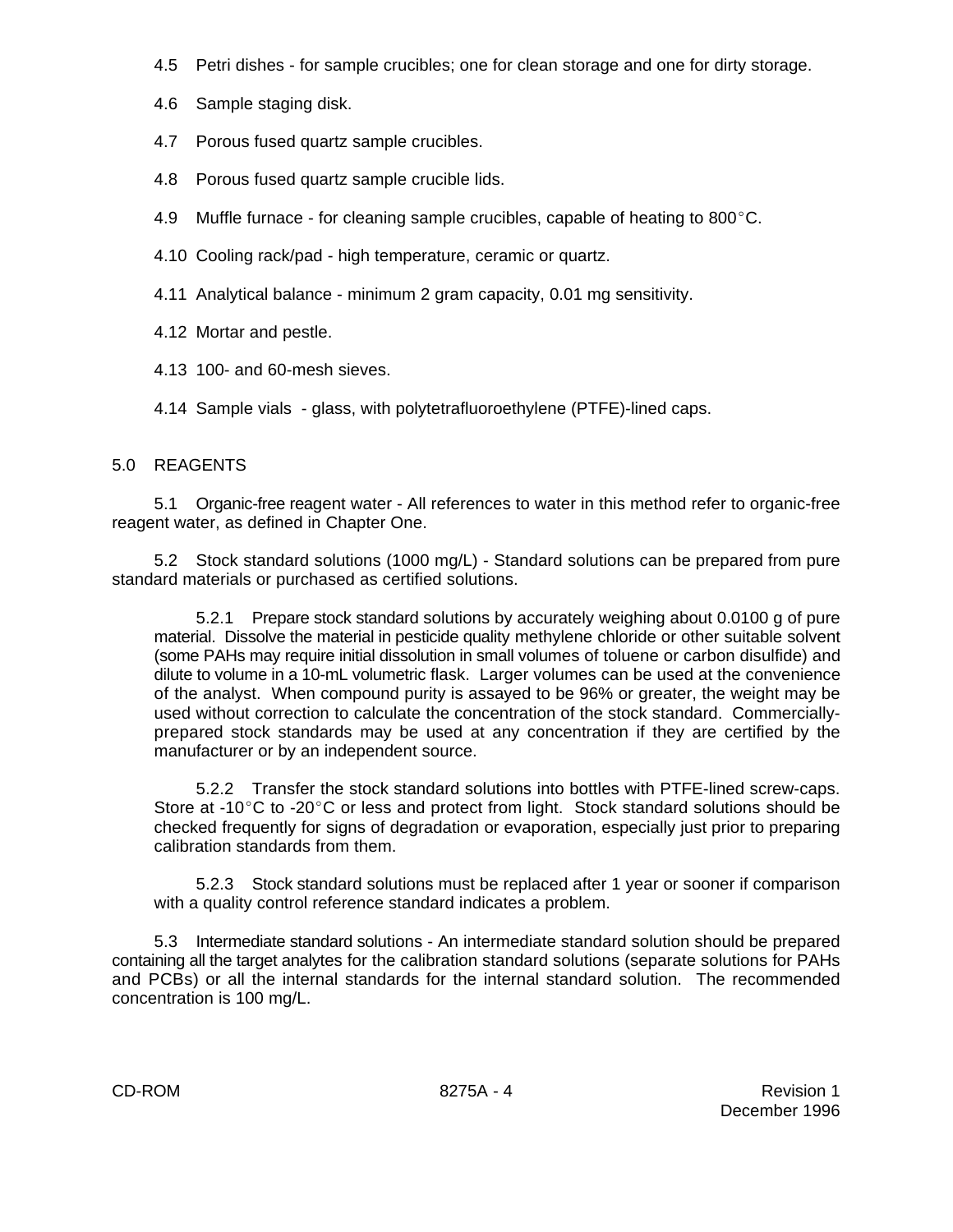5.4 GC/MS tuning standard - A methylene chloride solution containing 50 mg/L of decafluorotriphenylphosphine (DFTPP) should be prepared. Store at -10°C to -20°C or less when not being used.

5.5 Matrix spike standard - Prepare a spiking solution in methanol that contains five or more of the target compounds at 100 mg/L for solid samples. The selection of compounds should represent the boiling point range of the target compounds. The stock and intermediate standards may be prepared as in Secs. 5.2 and 5.3 or commercially prepared certified standards are also acceptable. The standards must be prepared independently from the calibration stock standards.

5.6 Blank soil used for the preparation of the calibration standard soil and internal standard soil is prepared as outlined below.

5.6.1 Obtain a clean (free of target analytes and interferences) sedimentary soil. Dry and then grind it in a mortar and pestle. Sieve the ground material through a 100 mesh sieve. Several 50 mg aliquots should be extracted by TE/GC/MS (or other techniques) to determine if any compounds are present that could interfere with the compounds in Tables 1 and 2.

5.6.2 If no interferences are found, 300-500 grams of dried and sieved blank soil is tumbled for 2 days in a clean glass container with a PTFE-lined cap to ensure homogeneity before the analytes are spiked onto the soil.

5.7 Internal standard soil - The internal standard is prepared on a blank soil (Sec. 5.6). The internal standard soil should contain all compounds listed in Table 3 at a concentration of 50 mg/kg for each compound. Commercially-prepared soil standards may be used if they are certified by the manufacturer or by an independent source.

5.8 Calibration standard soil - The calibration standard is prepared on a blank soil (Sec. 5.6). The calibration standard soil must contain all target analytes to be reported, at a concentration of 35 mg/kg for the PAHs and 10 mg/kg for the PCBs. The PCBs are prepared at a lower concentration because expected concentrations in soil are expected to be lower. If preferred, both the PAHs and PCBs may be prepared at the same concentration. See Table 1 (PAH) and Table 2 (PCB) for the analytes that have been tested by this method. Commercially-prepared soil standards may be used if they are certified by the manufacturer or by an independent source.

5.9 Preparation of the internal standard and calibration standards on a blank soil.

5.9.1 The 50 mg/kg internal standard soil and both the PAH calibration standard (35 mg/kg) and PCB Calibration Standard (10 mg/kg) soils are all prepared by the same technique. The intermediate standard solutions (Sec. 5.3) or commercially-prepared certified solutions are used for dosing a weighed amount of blank soil (Sec. 5.6). Weigh 20.0 g of blank soil (as prepared in Sec. 5.6) into a 4-oz. glass container. Water is added (5% by weight) to aid in the mixing and dispersal of analytes to the more polar sites in the soil, as occurs in nature. For an intermediate standard containing 100 mg/L of each compound: add 10.0 mL to the wetted blank soil for the internal standard soil; add 7.0 mL for the PAH calibration standard soil; and 2 mL for the PCB calibration standard soil. Add additional methylene chloride so that the total solvent provides a slight solvent layer above the soil. This helps to distribute the standard compounds homogeneously throughout the soil.

5.9.2 The solvent and water are allowed to evaporate at room temperature until the soil appears dry (usually overnight). The soil containers are tightly capped with PTFE-lined caps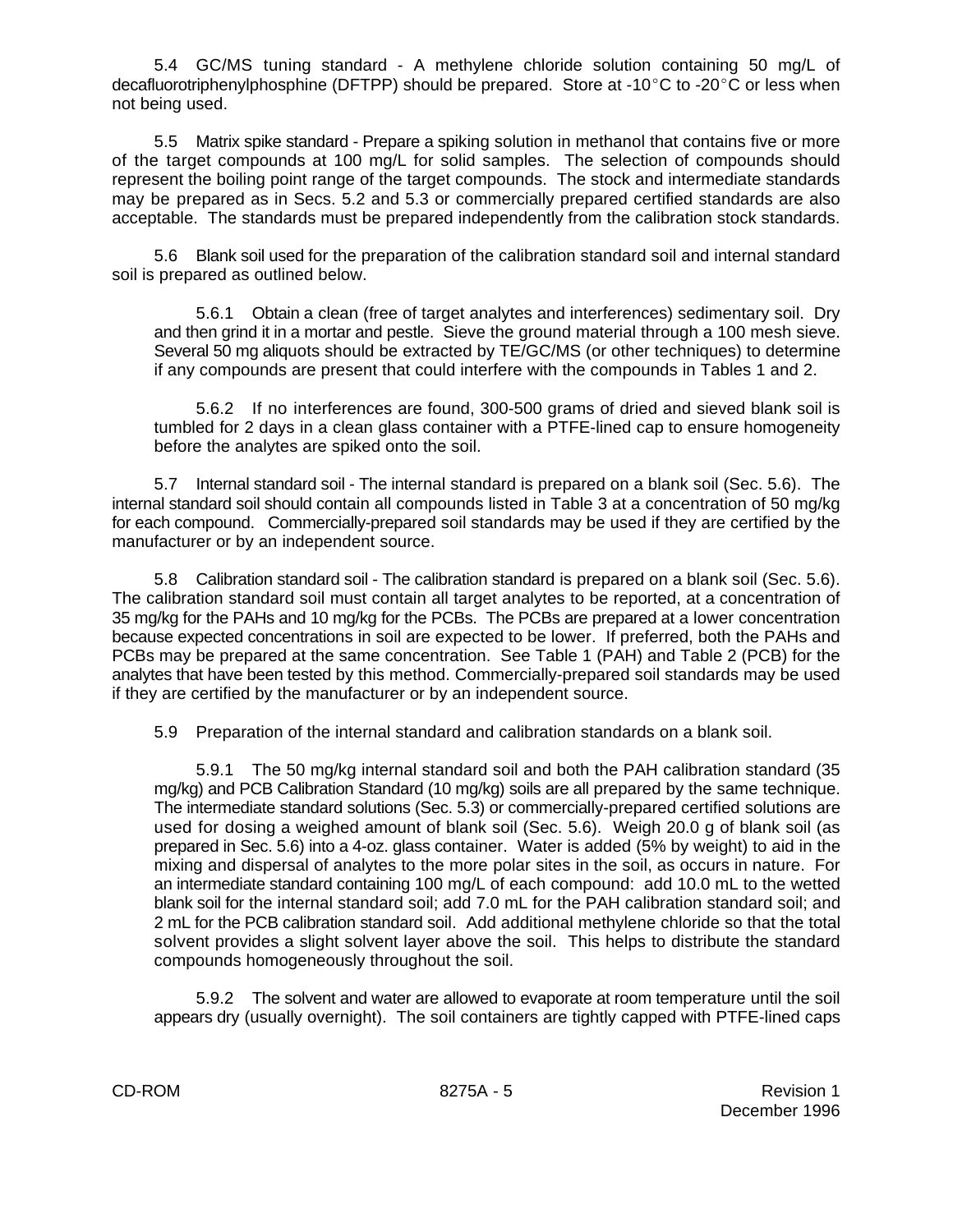and placed on a tumbler that slowly rotates and mixes the contents. All soils are tumbled for at least five days to ensure homogeneity.

5.9.3 Internal standard soil and calibration standard soil should be stored in amber glass vials with PTFE seal caps at -10°C to -20°C or less and protected from exposure to light and moisture. The soil standards should be stable for up to 90 days under these storage conditions. Internal standard and calibration standard soils should be checked frequently against the calibration solutions for signs of degradation. The check is performed by adding an equivalent concentration of standard solution to the frit in the sample crucible lid just prior to transfer of the crucible and lid to the thermal extraction unit.

5.9.4 Internal standard and calibration standard soils must be replaced if the above check indicates degradation.

NOTE: The more volatile PAHs and PCBs in the soil calibration standards may exhibit higher concentrations than the calibration solutions. This results from the possibility of evaporation losses from the crucible frit lid of the more volatile analytes.

5.10 Methylene chloride, methanol, carbon disulfide, toluene, and other appropriate solvents-Pesticide quality or equivalent.

# 6.0 SAMPLE COLLECTION, PRESERVATION AND HANDLING

See the introductory material to this Chapter, Organic Analytes, Sec. 4.1.

# 7.0 PROCEDURE

- 7.1 Sample crucible preparation
- WARNING: Do not touch the crucibles with your fingers. This can result in a serious burn during removal from the muffle furnace. Clean crucibles can be contaminated with oils from the fingers. Always handle the sample crucibles and lids with stainless steel tweezers.

7.1.1 Turn on the muffle furnace for cleaning crucibles and let it heat to 800 $^{\circ}$ C for at least 30 minutes.

7.1.2 To clean the crucibles, load the sample crucibles and lids into the muffle furnace tray and place in the oven. Leave in the muffle furnace for 15 minutes then remove tray and place on cooling pad (at least 15-20 minutes) before transferring crucibles to the "clean" petri dish.

7.1.3 All sample crucibles and lids should be pre-cleaned and placed in a covered petri dish. Prepare a sufficient number of crucibles and lids to prepare a 5-point calibration curve and/or for the number of sample analyses planned.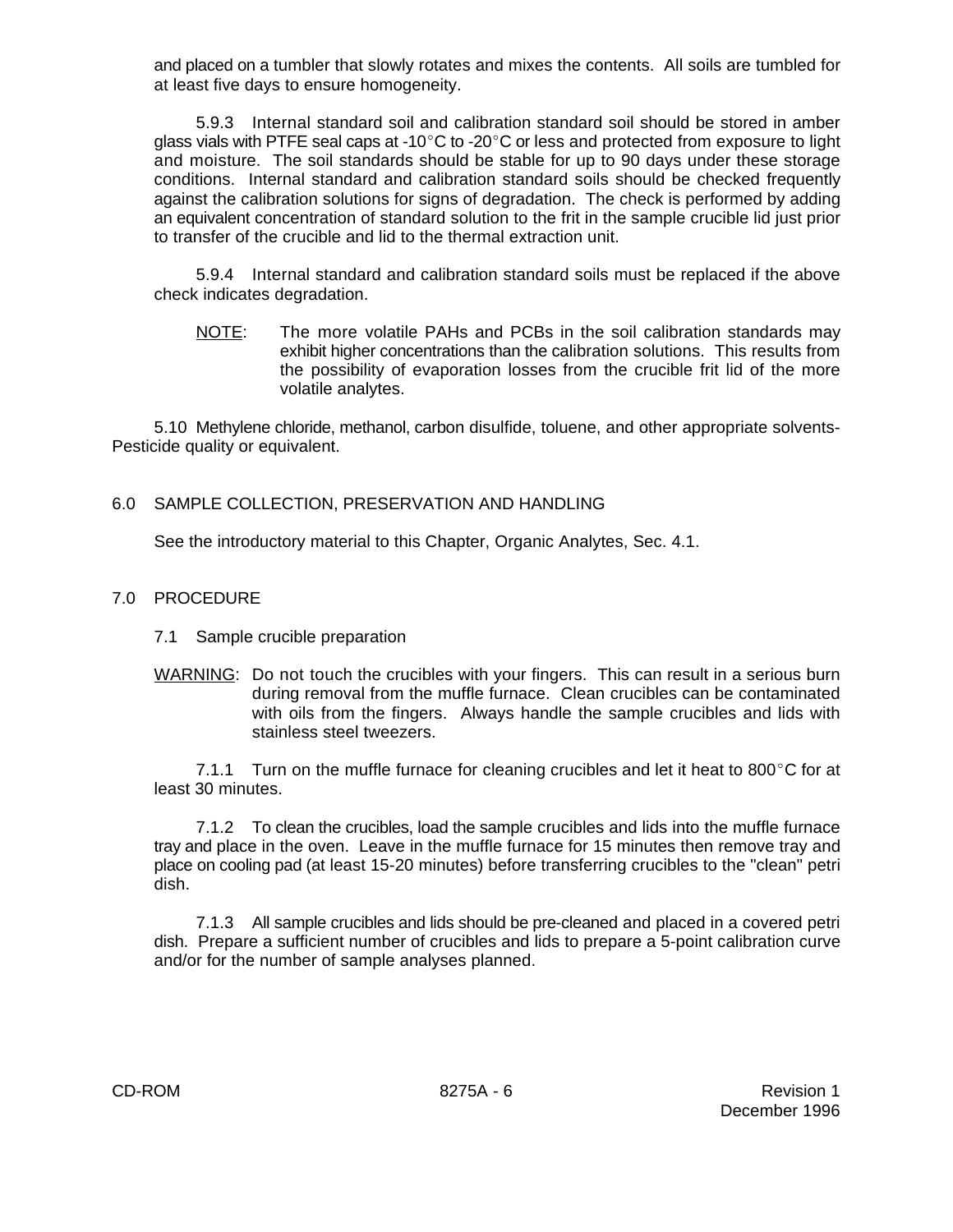7.2 Initial calibration of the TE/GC/MS system

7.2.1 Set the TE/GC/MS to the following recommended conditions and bake out the system.

ON-LINE bakeout procedure -This procedure should be performed before each set of calibration runs. If the autosampler is used, this should be incorporated into the autosampling sequence.

IMPORTANT: Sample crucible must be removed from the thermal extraction unit BEFORE bakeout procedure begins. It is not necessary to acquire MS data during a bakeout although GC/MS data should be taken during analysis of a method blank (following a bakeout) to monitor system contamination.

| GC initial column temp. and hold time: | 35°C for 4 minutes                                     |
|----------------------------------------|--------------------------------------------------------|
| GC column temperature program:         | 35 to 325 °C at 20 °C/min                              |
| GC final column temperature hold:      | 325°C for 10 minutes                                   |
| GC cool time:                          | 325 $\degree$ C to 35 $\degree$ C in 4 minutes         |
| GC injection port temperature:         | 335°C; splitless mode for entire run                   |
| MS transfer line temperature:          | 290 - 300°C                                            |
| GC Carrier gas:                        | Helium at 30 cm/sec                                    |
| TE transfer line temperature:          | $310^{\circ}$ C                                        |
| TE interface oven temperature:         | $335^{\circ}$ C                                        |
| TE helium sweep gas flow rate:         | 40 mL/min                                              |
| TE sample chamber heating profile:     | Hold 60 $\degree$ C for 2 min; 60 - 650 $\degree$ C in |
|                                        | 12 min; hold 650°C for 2 min; cool to                  |
|                                        | $60^{\circ}$ C.                                        |

7.2.2 Set the TE/GC/MS system to the following recommended conditions for calibration and sample analysis assuming a 30-m capillary column (see Sec. 4.1.5).

| Mass range:<br>MS scan time:<br>GC initial column temp. and hold time:<br>GC column temperature program:                    | 45 - 450 amu<br>1.0 to 1.4 scan/sec<br>35°C for 12 minutes<br>35 - 315 $\degree$ C at 8 $\degree$ C/min |  |  |  |
|-----------------------------------------------------------------------------------------------------------------------------|---------------------------------------------------------------------------------------------------------|--|--|--|
| GC final column temperature hold:                                                                                           | $315^{\circ}$ C for 2 min<br>until<br>(or<br>benzo(g,h,i)perylene elutes.                               |  |  |  |
| GC column cool rate:                                                                                                        | 315°C to 35°C in 4 minutes                                                                              |  |  |  |
| GC injector type:                                                                                                           | Split/splitless capillary; 35:1 split ratio                                                             |  |  |  |
| GC injection port temperature:                                                                                              | $325^{\circ}$ C                                                                                         |  |  |  |
| GC injection port setting:                                                                                                  | Splitless for 30 sec, then split mode                                                                   |  |  |  |
|                                                                                                                             | for remainder of run                                                                                    |  |  |  |
| MS transfer line temperature:                                                                                               | $290 - 300^{\circ}$ C                                                                                   |  |  |  |
| MS source temperature:                                                                                                      | manufacturer's<br>According to<br>specifications                                                        |  |  |  |
| MS solvent delay time:                                                                                                      | 15 minutes                                                                                              |  |  |  |
| MS data acquisition:                                                                                                        | Off at 49 minutes                                                                                       |  |  |  |
| <b>Calibration Standard Soil weight:</b><br>Carrier gas:<br>TE transfer line temperature:<br>TE interface Oven temperature: | See Sec. 7.2.5.3 for initial calibration.<br>Helium at 30 cm/sec<br>$310^{\circ}$ C<br>$335^{\circ}$ C  |  |  |  |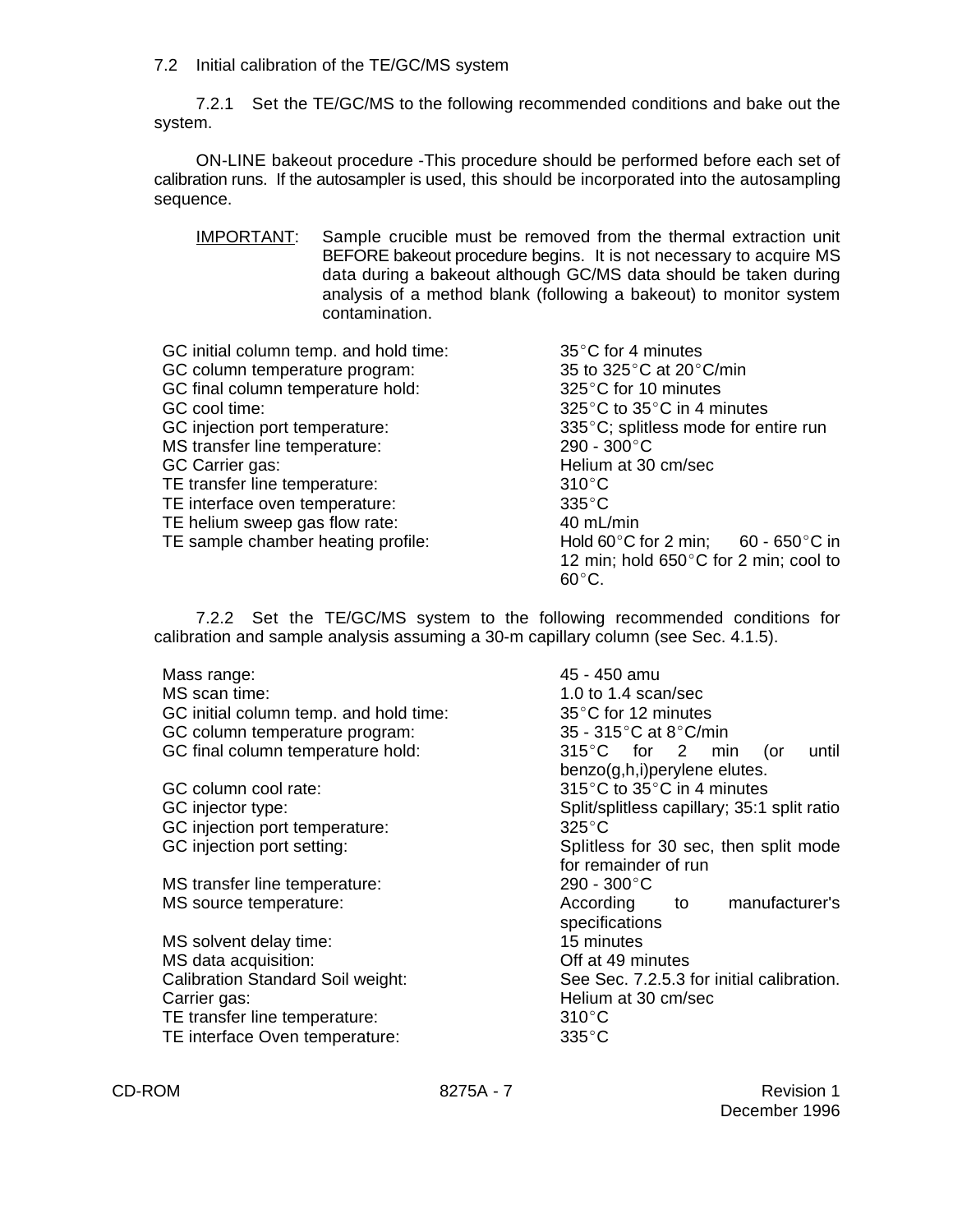TE sample heating profile:  $h$  hold 60°C isothermal for 2 min; 60 -340 $^{\circ}$ C in 8 min; hold 340 $^{\circ}$ C for 3 min; cool 340 -  $60^{\circ}$ C for 4 min.

NOTE: All calibration standards and samples must be analyzed under the same split ratio settings.

7.2.3 Method blank - A blank should follow the ON-LINE bakeout using the conditions listed in Sec. 7.4.2. Acquire the MS data and determine that the system is free of target analytes and interferences at the project required Method Detection Limit (MDL). Make appropriate corrections if contamination is observed (i.e., bake out, change GC column, change TE sample chamber and/or transfer line).

7.2.4 The GC/MS system must be hardware tuned to meet the DFTPP criteria in Method 8270. Add 350 ng (because of the 35:1 split) of DFTPP to the frit in the lid of the crucible and analyze following the conditions in Sec. 7.2.2.

7.2.5 Initial calibration curve - Calibration standards at a minimum of five different concentrations should be run during the initial calibration of the system and after any maintenance procedures which may affect system performance. This calibration procedure should also be performed if there is more than a 20% drift from the initial calibration curve and the calibration verification unless system maintenance corrects the problem. Adjust the injection port split ratio to 35:1 for the following calibration standard soil concentration. Any future modifications of the split ratio require the preparation of a new initial calibration curve at the new split ratio.

7.2.5.1 Using forceps, remove a sample crucible from the clean dish and place on the analytical balance. Tare or establish the weight to the nearest 0.1 mg and place on a clean surface.

7.2.5.2 Weigh 10 mg (±3%) of internal standard soil (Sec. 5.7) into the sample crucible using a fused quartz sample spatula. Place crucible back on the balance and determine weight. Record current weight and tare balance for the next step.

7.2.5.3 Weigh the calibration standard soil into the crucible (according to guidance below on PAHs and PCBs) and record weight. Place a lid on the crucible and load into the Thermal Extraction Unit or position in the autosampler. All analysis information and conditions should be recorded in a sample log.

NOTE: If commercially-prepared standards are used, the weights may vary slightly from what are presented below. This is acceptable as long as the calibration curve is within the linear range of the GC/MS system.

### PAH Standard:

50 mg (±3%) of 35 mg/kg PAH calibration standard soil (Sec. 5.9).

Repeat the process with 40, 20, 10, and 5 mg  $(\pm 3\%)$  of 35 mg/kg PAH calibration standard soil + 10 mg of 50 mg/kg IS soil into separate crucibles.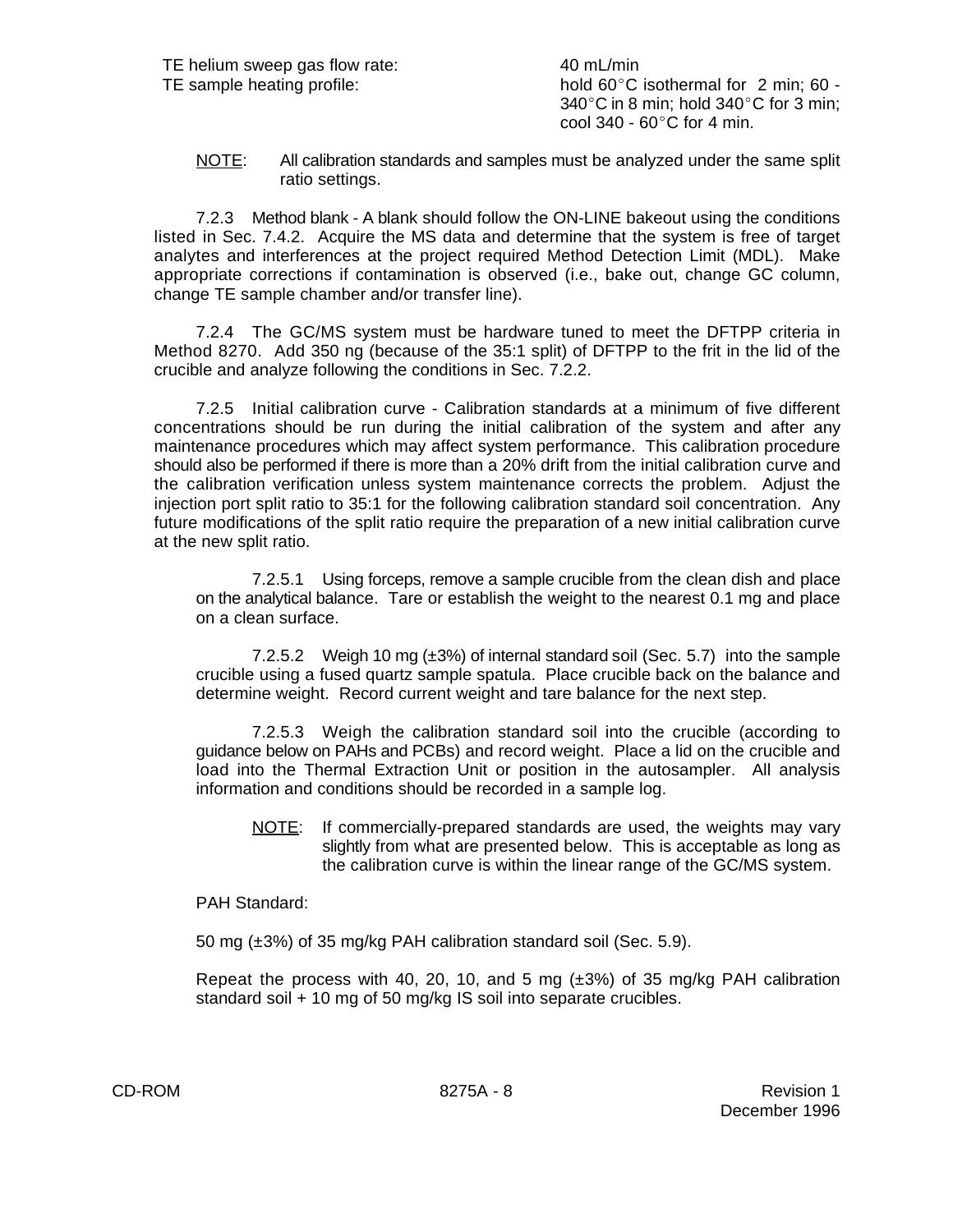This results in 50, 40, 20, 10, and 5 ng respectively on column of each target analyte in the calibration standard.

PCB Standard:

50 mg (±3%) of 10 mg/kg PCB calibration standard soil (Sec. 5.9).

Repeat the process with 40, 20, 10, and 5 mg  $(\pm 3\%)$  of 10 mg/kg PCB calibration standard soil + 10 mg of 50 mg/kg IS soil into separate crucibles.

This results in 10, 8, 4, 2, and 1 ng respectively on column of each target analyte in the calibration standard.

NOTE: The sensitivity of the GC/MS system may require adjustment of the above standard weights (calibration and internal) either up or down.

7.2.5.4 A split ratio of 300 or 400:1 is recommended for high concentration samples. A new calibration curve at the higher split ratio is required using a calibration standard soil containing an appropriate concentration of target analytes (approximately 10 times more concentrated to achieve a similar concentration on column).

7.2.6 Analysis - Upon method start, the sample is loaded into the fused quartz sample chamber. The sample chamber is heated to  $340^{\circ}$ C and held isothermal for 3 minutes. Helium carrier/sweep gas passes through the sample chamber at a flow rate of 40 mL/min. Thermallyextracted compounds are swept through a deactivated fused silica line into the GC injection port where they are split (low ~35:1) or (high ~400:1) before being concentrated on the head of the GC column which is held isothermal at  $35^{\circ}$ C. Once thermal extraction is complete (13 min.), the sample chamber is cooled, the GC oven is heated to  $315^{\circ}$ C at a rate of  $10^{\circ}$ C/min. (or according to required separation needs). Exact thermal extraction method parameters may be adjusted according to separation requirements.

7.2.7 Calculate response factors (RFs) for each analyte (using the internal standard assignments given in Tables 4 and 5) and evaluate the linearity of the calibration as described in Sec. 7.0 of Method 8000.

7.3 Calibration verification of the TE/GC/MS system

7.3.1 Prior to analysis of samples, the DFTPP tuning standard must be analyzed. Follow the guidance in Sec. 7.2.4. The DFTPP criteria must be demonstrated during each 12 hour shift.

7.3.2 At the beginning of each 12-hour shift, a method blank is analyzed using the conditions in Sec. 7.2.2. Also, the mg of calibration standard soil used for the midpoint of the initial calibration curve and 10 mg of internal standard soil are analyzed and the RF values are calculated for each target analyte. Calculate the % difference for each target analyte as described in Sec. 7.0 of Method 8000. If the RF values of each target analyte are not within 20% of their mean RF values determined during the initial calibration, then the initial calibration sequence must be repeated unless a calibration verification standard analyzed after system maintenance meets the % difference criteria.

7.3.3 After every 6 hours of operation, a method blank is analyzed to verify that the system is still clean.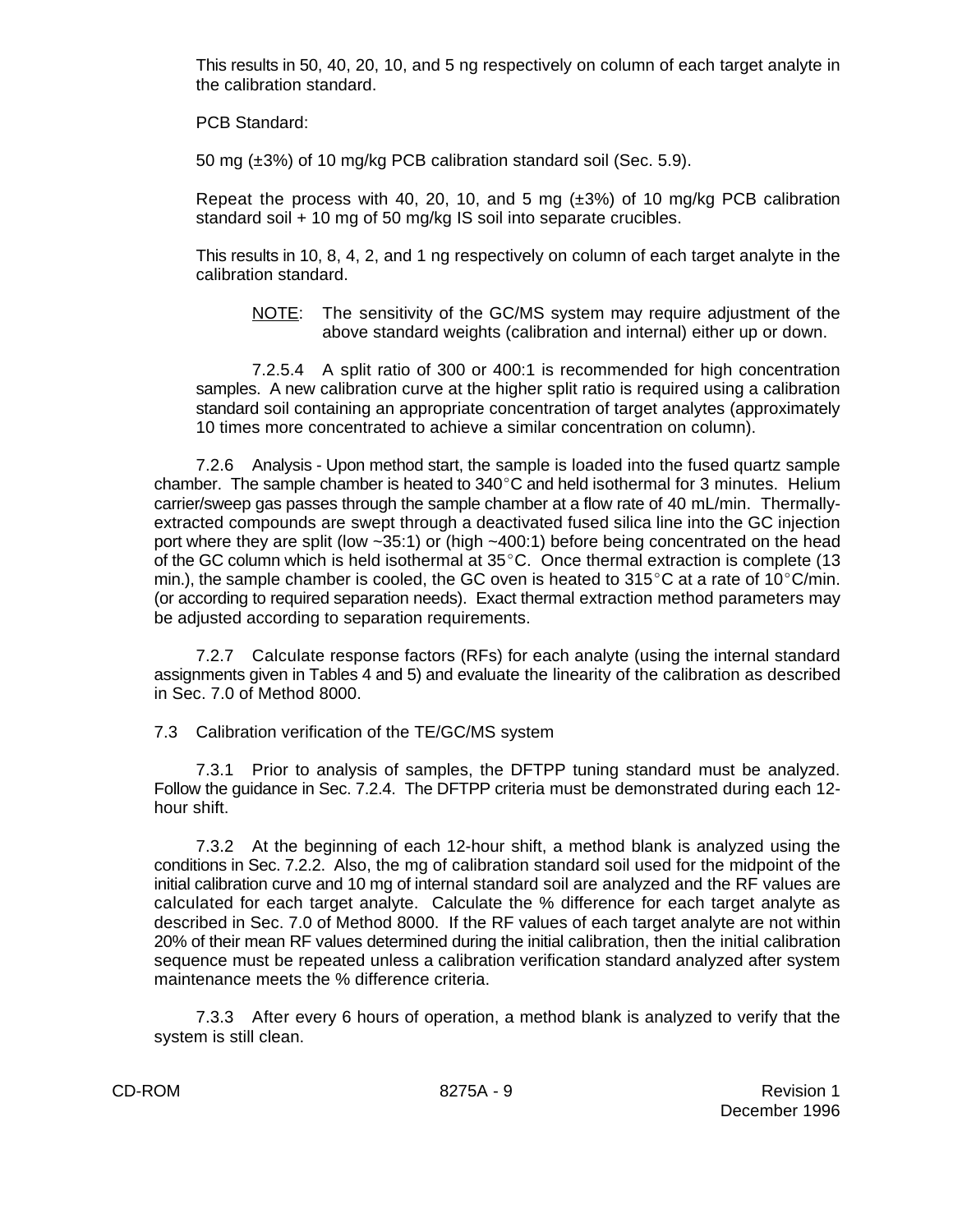7.4 Sample preparation, weighing and loading

7.4.1 Sample preparation - Decant and discard any water layer on a sediment sample. Discard any foreign objects such as pieces of wood, glass, leaves and rocks. Sample preparation requires homogenizing the wet or dry sample as well as possible and selecting a representative aliquot for analysis. Extremely wet samples (high H<sub>2</sub>O and solvents) can cause excessive pressure in the MS if too much sample is inserted in the system. See Sections 7.4.3.1 and 7.4.3.2 as guidelines for sample weight and moisture considerations.

7.4.2 Determination of sample % dry weight - In certain cases involving soil/sediment samples, sample results are desired based on a dry-weight basis. When such data are desired, a portion of sample for this determination should be weighed out at the same time as the portion used for analytical determination. Also, for any sample that appears to contain moisture, the % moisture must be calculated to determine whether drying of the sample is necessary prior to grinding in a mortar and pestle (see Secs. 7.4.3 and 7.4.4).

WARNING: The drying oven should be contained in a hood or vented. Significant laboratory contamination may result from a heavily contaminated hazardous waste sample.

Weigh 5-10 g of a portion of sample into a tared crucible. Determine the % dry weight of the sample by drying overnight at  $105^{\circ}$ C. Allow to cool in a desiccator before weighing. Discard this portion after weighing as a separate (unheated) portion will always be used for analysis. Calculate the % dry weight as follows:

> % dry weight  $=$   $\frac{g \text{ of }$  dry sample g of sample ×100

% moisture  $= 100 - (%$  dry weight)

7.4.3 Wet Samples (greater than 20% moisture)

7.4.3.1 For samples where naphthalenes are target analytes:

Perform the following steps quickly to minimize sample exposure to air, thereby causing possible loss of naphthalenes as well as sample weight variability because of loss of moisture. Tare the crucible, weigh 10 mg of IS soil, then add 10-20 mg of a wet, representative sample portion. Record the sample weight and insert the crucible into the TE Inlet system.

7.4.3.2 For wet samples where naphthalenes are not target analytes:

A representative aliquot (3-5 grams) of sample should be spread in a thin layer in a clean shallow container and air dried at room temperature ( $25^{\circ}$ C) in a hood for 30 - 40 minutes.

7.4.3.2.1 Thick layers of clay type sediment may require longer drying periods.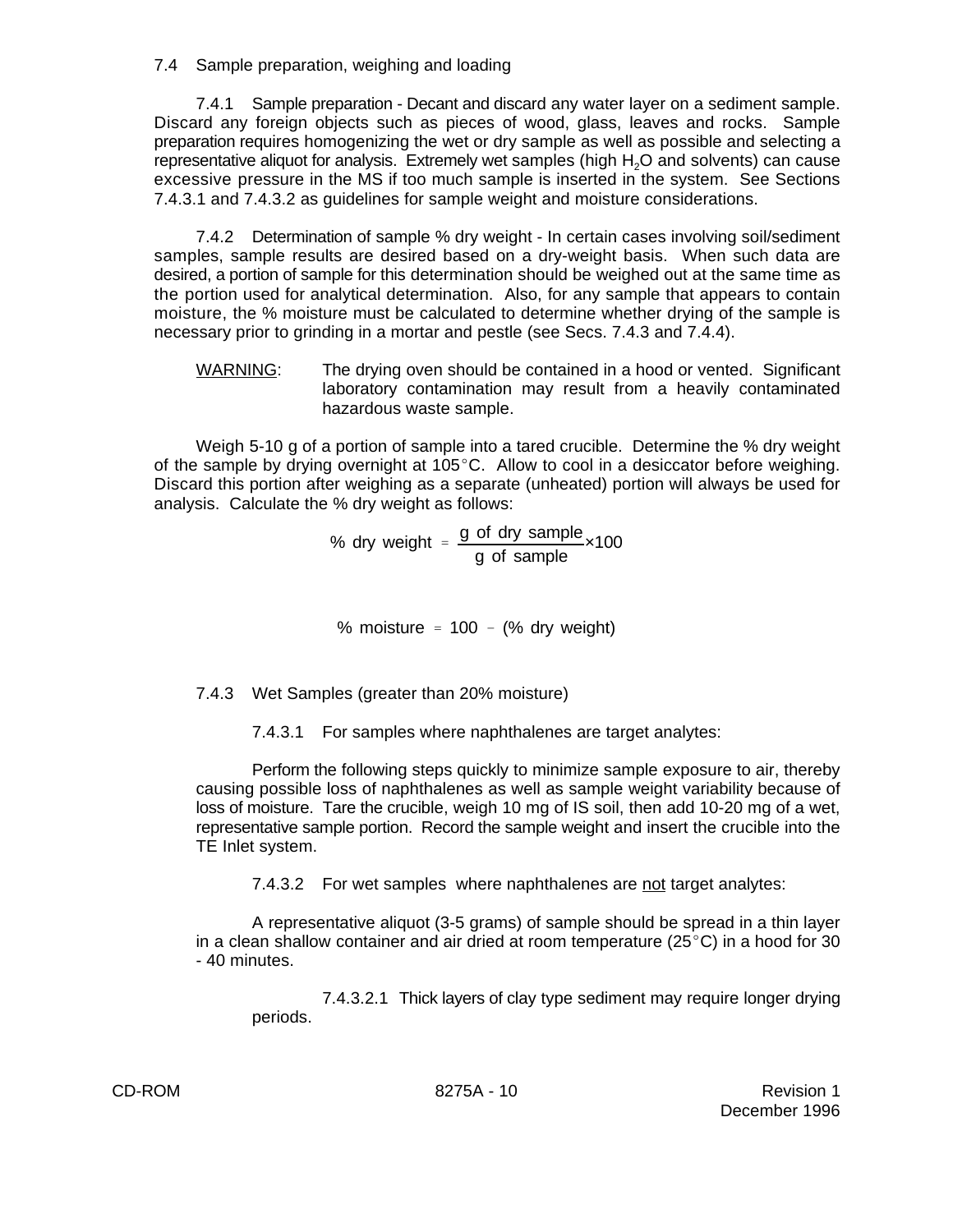NOTE: No heat should be used to aid drying.

7.4.3.2.2 When dry, scrape the sample loose from the container walls and break into uniform particle size or grind in a mortar and pestle until reasonably uniform and homogeneous in texture. Sieve through a 60-mesh sieve and store in a sample vial.

7.4.4 Dry samples (less than 20 % water)

To prepare dry samples, homogenize 5-10 grams in a mortar and pestle and sieve through a 60-mesh screen and store in a sample vial.

7.4.5 Internal standard weighing

7.4.5.1 Using forceps, remove a sample crucible from the clean dish and place on the analytical balance. Tare or establish the weight to the nearest 0.1 mg and place on a clean surface.

7.4.5.2 Weigh 10 mg  $(\pm 3\%)$  of internal standard soil mixture into the sample crucible using a fused quartz sample spatula. Place crucible back on the balance and determine weight. Record current weight and tare balance for the next step.

7.4.6 Sample weighing - An aliquot (3 - 250 mg) of the prepared sample is removed with a clean fused quartz spatula and placed in the sample crucible and its weight determined. The weight of the sample to be loaded into the thermal extraction crucible should be determined as follows:

7.4.6.1 If low levels (0.02 - 5.0 mg/kg and low total organic content) are expected, 100 to 250 mg of (dry) sample should be weighed (assuming a 35:1 split ratio).

NOTE: As per Sec. 1.2, the estimated quantitation limit of this method is 1 mg/kg. Any concentrations that are determined to be lower than 1 mg/kg would be considered estimated concentrations.

7.4.6.2 If high levels (500-1500 mg/kg and high total organic content) are expected, 3 to 5 mg of (dry) sample should be weighed (assuming a 35:1 split ratio).

7.4.6.3 For intermediate levels, adjust the weights accordingly.

7.4.6.4 If the expected concentration exceeds 1500 mg/kg, a greater split ratio is required. A split ratio of 300 to 400 is recommended. This, of course, requires an initial calibration curve developed with the selected split ratio.

7.4.6.5 For samples of unknown concentration or total organic content, weigh less than 20 mg of sample for the initial run.

NOTE: It is highly recommended that samples of unknown concentration be screened prior to TE/GC/MS analysis. This will prevent the need to reanalyze samples as well as protect the system from overload which causes downtime while performing system maintenance. The screening may be performed using the optional FID device that is available as an add-on to the TE/GC/MS device or by using a rapid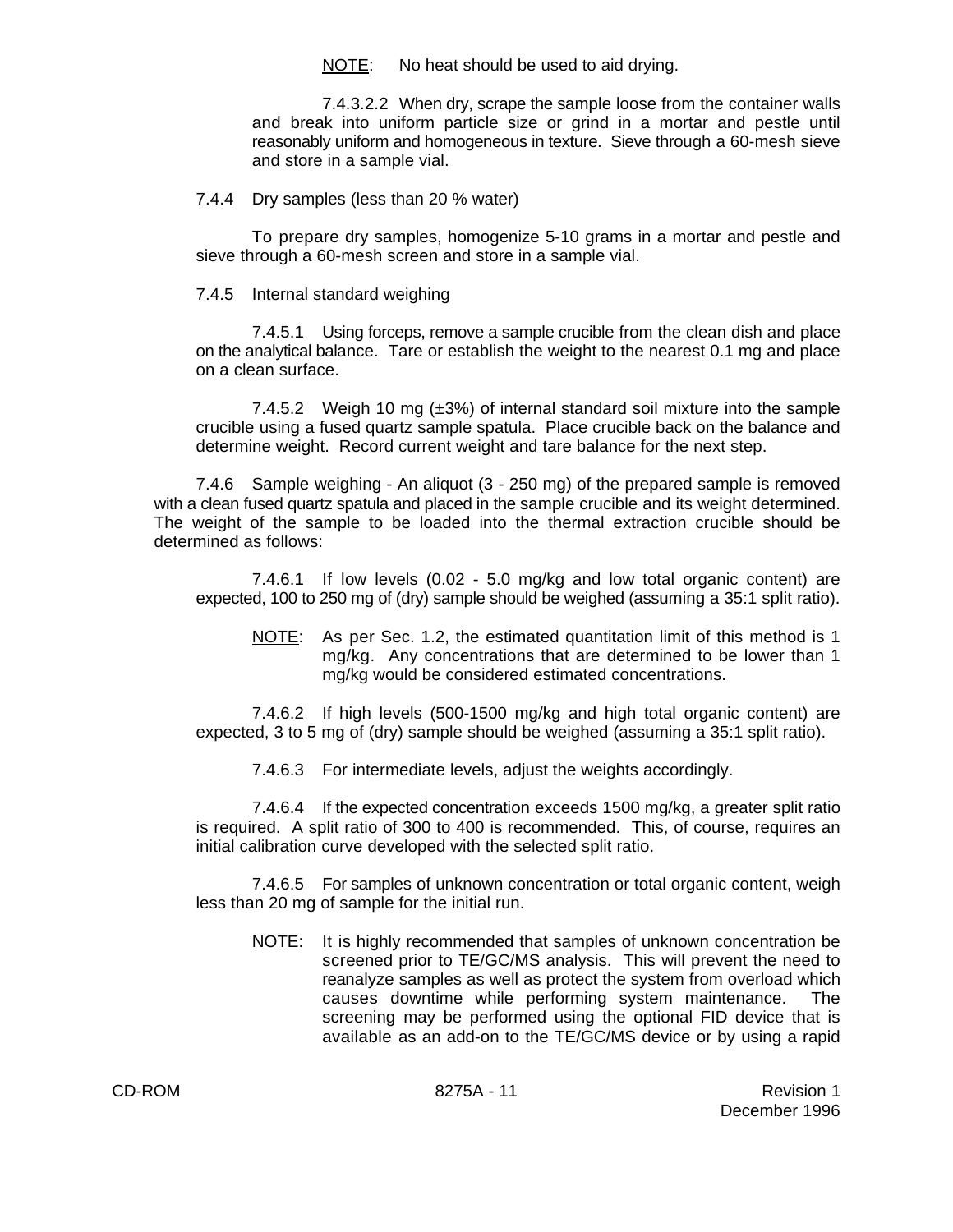semiquantitative extraction with methylene chloride and injection on a GC/FID to determine relative concentrations.

7.4.6.6 Select a sample for matrix spike determination (see Method 3500 for guidance). Weigh one or two portions into crucibles containing internal standard (see same section cited above for guidance on whether to analyze a matrix spike duplicate or a duplicate sample). Add 5.0 µL of the matrix spike standard (Sec. 5.5) directly to the sample, immediately cover with lid and transfer to the thermal extraction unit or the autosampler.

7.4.7 Loading sample - Make sample concentration assessment and weigh sample into crucible containing the previously weighed internal standard soil. Record sample weight (to the nearest 0.1 mg), cover the crucible with lid and place covered crucible into the thermal extraction unit or autosampler tray. If the sample is wet and/or target compounds have a higher volatility than n-dodecane, the autosampler tray should be chilled to 10-15 $^{\circ}$ C.

7.4.8 Analysis - The sample is loaded into the fused quartz sample chamber of the thermal extraction unit. See Sec. 7.2.7 for details on the operation of the TE/GC/MS system.

7.4.8.1 For extremely low concentration samples where the signal to noise ratio is less than 3:1, increase sample size as appropriate from detector response after repeating Sec. 7.4.5.

7.4.8.2 If too much sample is extracted and GC column overloading is evident, bake out system (as in Sec. 7.2.1) and analyze a blank to determine if additional system cleaning is necessary (Sec. 7.2.3). Use a smaller aliquot of the sample (decreasing sample size as required) after repeating Sec. 7.4.5.

7.5 Maintenance bakeout procedure

7.5.1 System bakeout conditions: For OFF-LINE (no autosampling) conditions following an extremely overloaded system and for routine cleaning maintenance.

### IMPORTANT: Sample crucible must be removed from the thermal extraction unit BEFORE bakeout procedure begins.

Before this bakeout procedure, the TE interface oven should be cooled so that the fused silica transfer line capillary can be removed. Following the bakeout a new transfer line capillary should be installed.

| GC initial column temp. and hold:  | 335°C, hold for 20 minutes         |
|------------------------------------|------------------------------------|
| GC injection port temperature:     | 335°C; set in split mode           |
| MS transfer line temperature:      | $295 - 305^{\circ}C$               |
| GC Carrier gas:                    | Helium at 30 cm/sec                |
| TE transfer line temperature:      | OFF; until new capillary installed |
| TE interface oven temperature:     | $400^{\circ}$ C                    |
| TE sweep gas flow rate:            | MAX; approx 60 mL/min;             |
| TE sample chamber heating profile: | Heat to 750°C and hold 700°C for 3 |
|                                    | min; cool to $60^{\circ}$ C.       |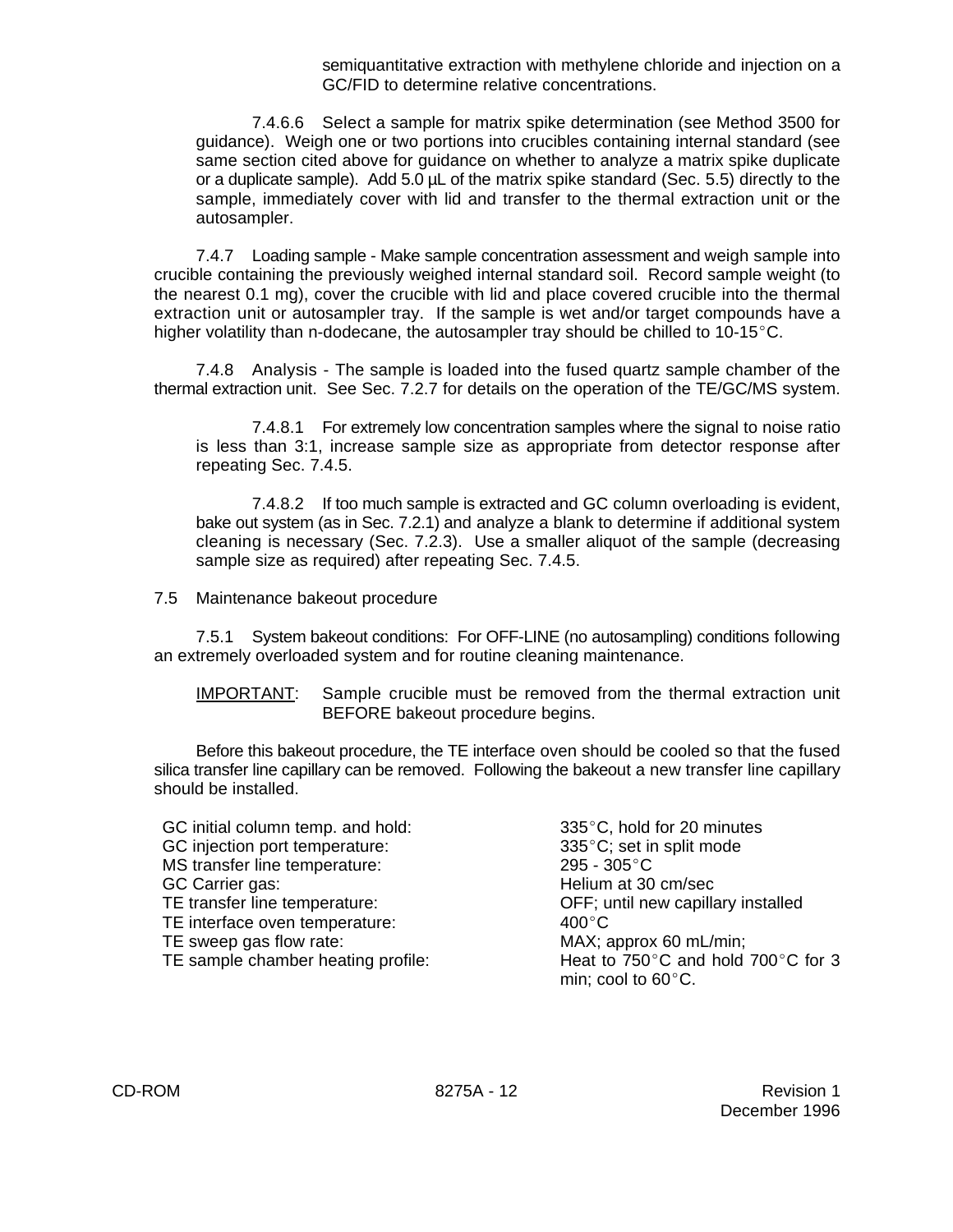### 7.6 Qualitative analysis

Follow the procedures in Method 8270, Sec. 7.0, to identify target compounds.

### 7.7 Quantitative analysis

Identified compounds are quantitated via the internal standard calibration technique using the integrated abundance from the EICP of the primary characteristic ion. The internal standard used should be assigned according to Table 4. Calculate the concentration of each identified analyte as follows:

$$
C_x = \frac{(A_x)(C_{is})(W_{is})}{(\overline{RF})(A_{is})(W_x)(D)}
$$

where:

- $C_x$  = Concentration of compound being measured (mg/kg).
- $A<sub>x</sub>$  = Area of characteristic ion for compound being measured in sample.
- $C_{iS}$  = Concentration of internal standard soil (mg/kg).
- $W_{iS}$  = Weight of internal standard soil (kg).
- $W<sub>x</sub>$  = Weight of sample (kg).
- $\overline{RF}$  = Mean response factor for compound being measured from initial calibration curve.
- $A_{i_{n}}$  = Area of characteristic ion for the internal standard.
- $D = (100 % \text{ moisture in sample})/100$ , or 1 for wet-weight basis.

# 8.0 QUALITY CONTROL

8.1 Refer to Chapter One and Method 8000 for specific quality control (QC) procedures. Quality control procedures to ensure the proper operation of the various sample preparation and/or sample introduction techniques can be found in Methods 3500 and 5000. Each laboratory should maintain a formal quality assurance program. The laboratory should also maintain records to document the quality of the data generated.

8.2 Quality control procedures necessary to evaluate the GC system operation are found in Method 8000, Sec. 7.0 and include evaluation of retention time windows, calibration verification and chromatographic analysis of samples. Required instrument QC is found in the following sections of Method 8275:

8.2.1 The GC/MS system must be tuned to meet the DFTPP specifications in Secs. 7.2.4 and 7.3.1.

8.2.2 There must be an initial calibration of the GC/MS system as specified in Sec. 7.2.

8.2.3 The GC/MS system must meet the calibration verification criteria specified in Sec. 7.3 each 12 hours.

8.3 Initial Demonstration of Proficiency - Each laboratory must demonstrate initial proficiency with each sample preparation and determinative method combination it utilizes, by generating data of acceptable accuracy and precision for target analytes in a clean matrix. The laboratory must also repeat the following operations whenever new staff are trained or significant changes in instrumentation are made. See Method 8000, Sec. 8.0 for information on how to accomplish this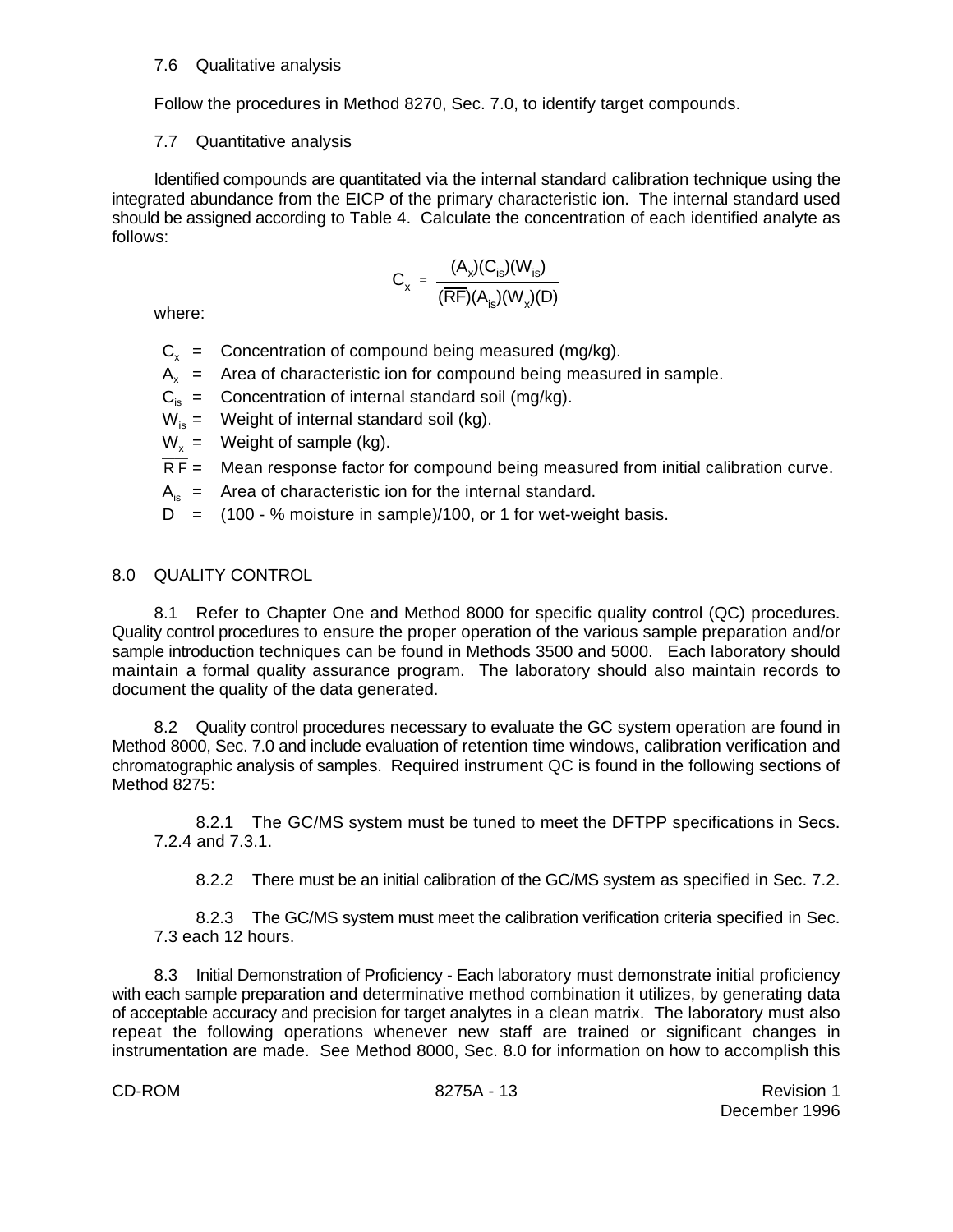demonstration. NIST (National Institute of Standards and Technology) Standard Reference Material (SRM) #1939 may be used to monitor method performance and document data quality. An SRM with PAHs may be substituted if PAHs are the primary target analytes.

8.4 Sample Quality Control for Preparation and Analysis - The laboratory must also have procedures for documenting the effect of the matrix on method performance (precision, accuracy, and detection limit). At a minimum, this includes the analysis of QC samples including a method blank, matrix spike, a duplicate, and a laboratory control sample (LCS) in each analytical batch and the addition of surrogates to each field sample and QC sample.

8.4.1 Documenting the effect of the matrix should include the analysis of at least one matrix spike and one duplicate unspiked sample or one matrix spike/matrix spike duplicate pair. The decision on whether to prepare and analyze duplicate samples or a matrix spike/matrix spike duplicate must be based on a knowledge of the samples in the sample batch. If samples are expected to contain target analytes, then laboratories may use one matrix spike and a duplicate analysis of an unspiked field sample. If samples are not expected to contain target analytes, laboratories should use a matrix spike and matrix spike duplicate pair.

8.4.2 A Laboratory Control Sample (LCS) should be included with each analytical batch. The LCS consists of an aliquot of a clean (control) matrix similar to the sample matrix and of the same weight or volume. The LCS is spiked with the same analytes at the same concentrations as the matrix spike. When the results of the matrix spike analysis indicate a potential problem due to the sample matrix itself, the LCS results are used to verify that the laboratory can perform the analysis in a clean matrix.

8.4.3 See Method 8000, Sec. 8.0 for the details on carrying out sample quality control procedures for preparation and analysis.

8.5 Surrogate recoveries - The laboratory must evaluate surrogate recovery data from individual samples versus the surrogate control limits developed by the laboratory. See Method 8000, Sec. 8.0 for information on evaluating surrogate data and developing and updating surrogate limits.

8.6 It is recommended that the laboratory adopt additional quality assurance practices for use with this method. The specific practices that are most productive depend upon the needs of the laboratory and the nature of the samples. Whenever possible, the laboratory should analyze standard reference materials and participate in relevant performance evaluation studies.

# 9.0 METHOD PERFORMANCE

9.1 Multilaboratory precision data for PAHs and for a few semivolatile compounds are presented in Table 5. The results are based on the analysis of test soils spiked at 10 mg/kg and analyzed by 3 different laboratories. A Ruska ThermEx inlet interfaced to a GC/MS system was utilized to develop the data. A total ion chromatogram generated by TE/GC/MS of PAH analysis is shown in Figure 1.

9.2 Multilaboratory performance data for PCB congeners are presented in Table 6. The results are based on analyses of NIST Standard Reference Material (SRM) #1939 using Method 8275A (Reference 1). A Ruska ThermEx inlet interfaced to a GC/MS system was utilized to develop the data. An ion chromatogram generated by TE/GC/MS of PCB congeners is shown in Figure 2.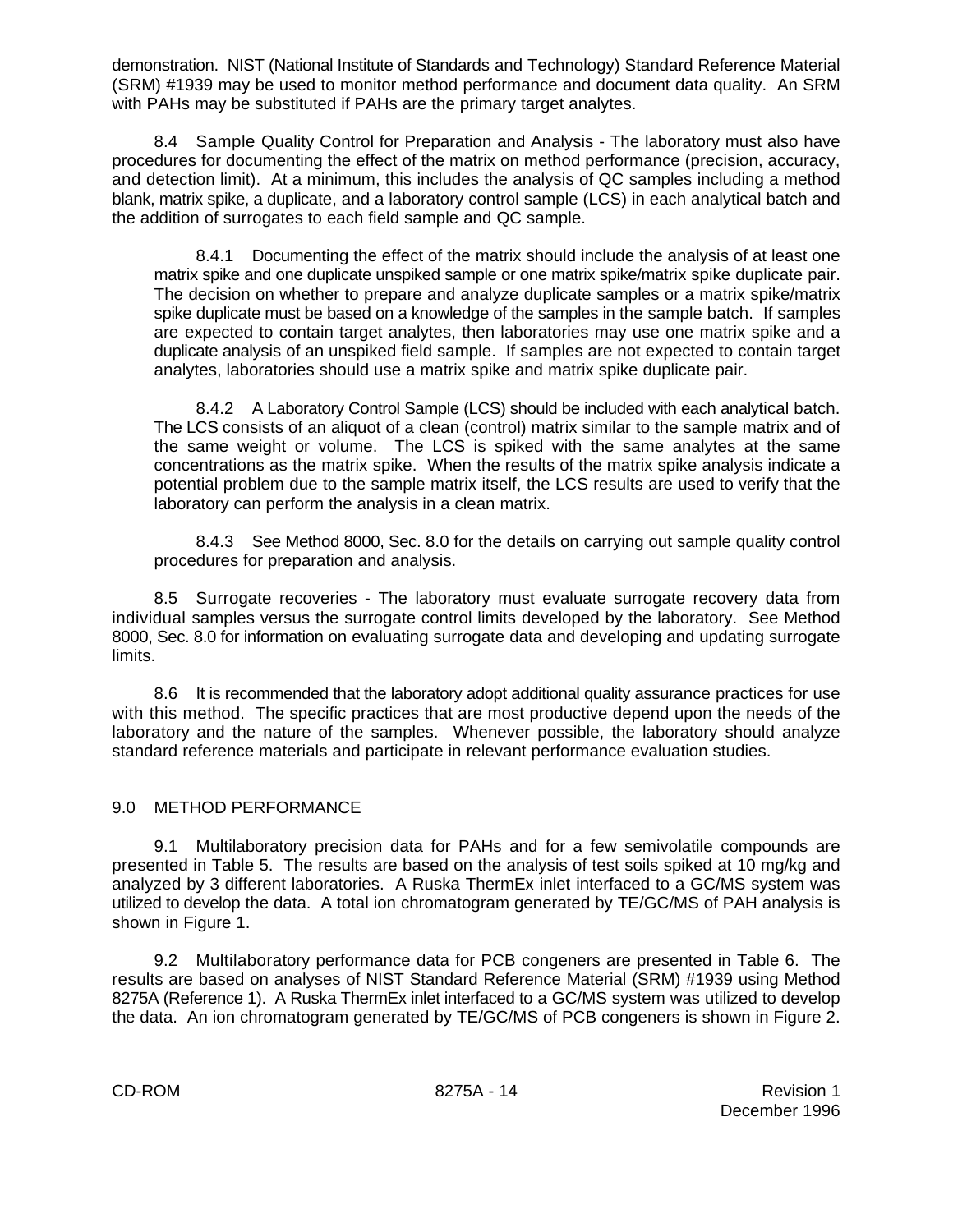### 10.0 REFERENCES

- 1. Worden, R., "Method 8275A: Quantitative Addendum For SW-846 Method 8275", Research report to the U.S. Environmental Protection Agency; Ruska Laboratories, Inc., Houston, TX, 1993.
- 2. Snelling, R., King, D., Belair, B., "Analysis of PAHs in Soils and Sludges Using Thermal Extraction-GC-MS", Application Note 228-228; Hewlett-Packard Co., Wilmington, DE, 1993.
- 3. King, D., Belair, B., "Analysis of PCBs in Soils and Sludges Using Thermal Extraction-GC-MS", Application Note 228-229; Hewlett-Packard Co., Wilmington, DE, 1993.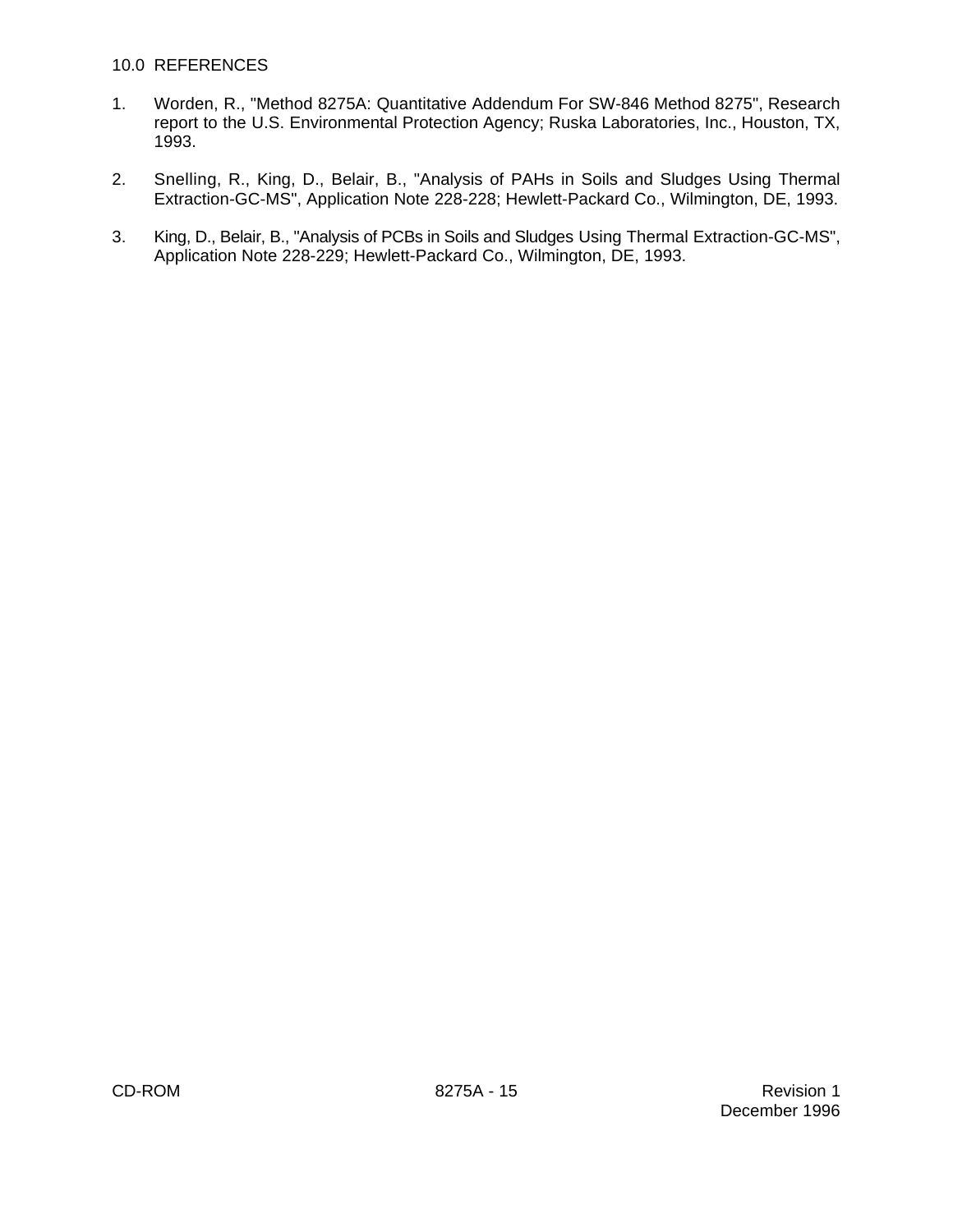# PAH/SEMIVOLATILE CALIBRATION STANDARD SOIL AND QUANTITATION IONS

| Compound                                | <b>Quantitation Ion</b> |  |
|-----------------------------------------|-------------------------|--|
| 1,2,4-Trichlorobenzene <sup>1</sup>     | 180                     |  |
| Naphthalene                             | 128                     |  |
| Acenaphthylene                          | 152                     |  |
| Acenaphthene                            | 153                     |  |
| Dibenzofuran                            | 168                     |  |
| Fluorene                                | 166                     |  |
| 4-Bromophenyl phenyl ether <sup>1</sup> | 248                     |  |
| Hexachlorobenzene <sup>1</sup>          | 284                     |  |
| Phenanthrene                            | 178                     |  |
| Anthracene                              | 178                     |  |
| Fluoranthene                            | 202                     |  |
| Pyrene                                  | 202                     |  |
| Benzo[a]anthracene                      | 228                     |  |
| Chrysene                                | 228                     |  |
| Benzo[b]fluoranthene                    | 252                     |  |
| Benzo[k]fluoranthene                    | 252                     |  |
| Benzo[a]pyrene                          | 252                     |  |
| Indeno(1,2,3-cd)pyrene                  | 276                     |  |
| Dibenz[a,h]anthracene                   | 278                     |  |
| Benzo[g,h,i]perylene                    | 276                     |  |
|                                         |                         |  |

 $1$  This analyte may be deleted if the target analytes are PAHs only.

All compounds are present at 35 mg/kg.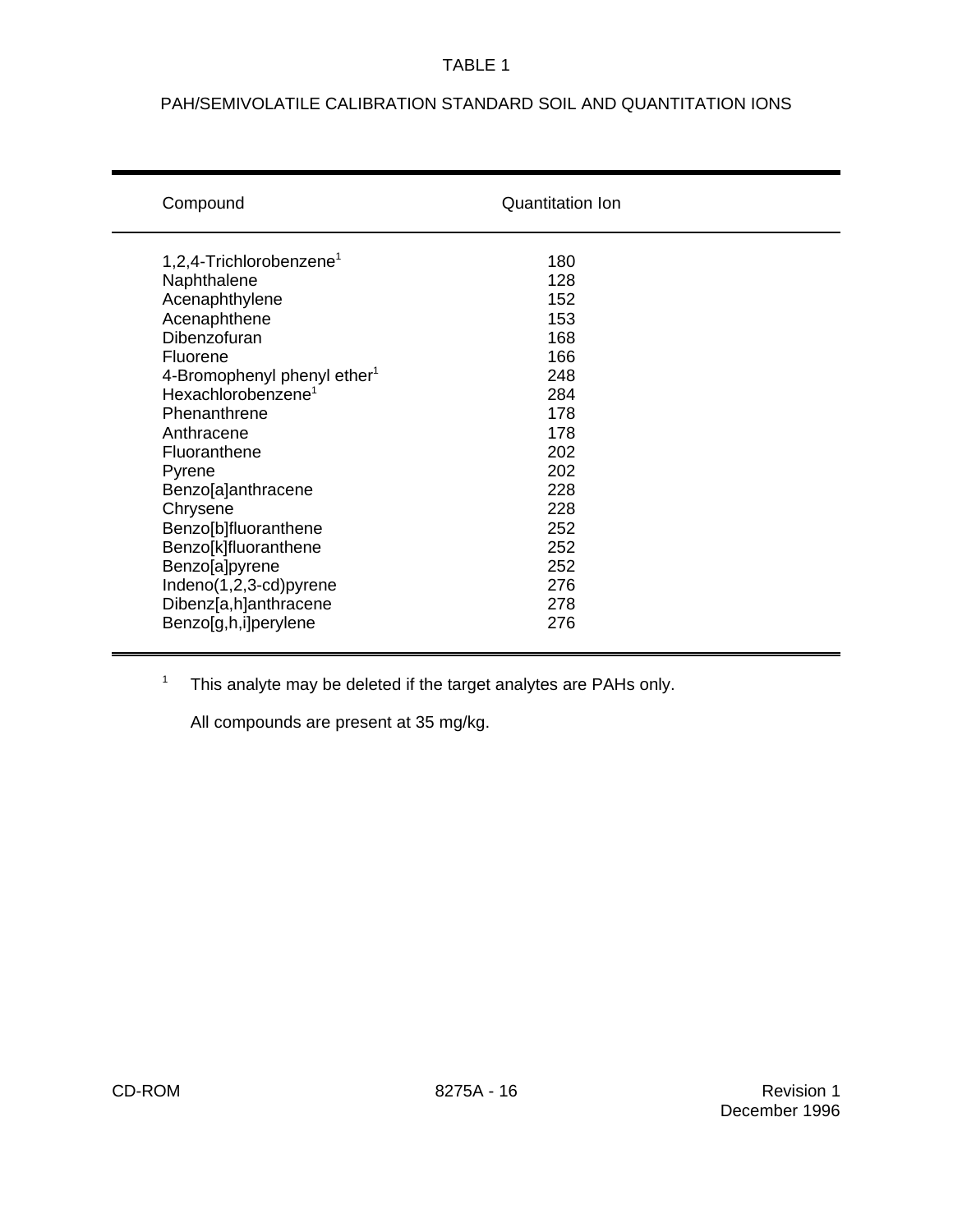# PCB CALIBRATION STANDARD SOIL

| <b>IUPAC#</b> | CAS#       | <b>Compound Name</b>                        | <b>Quantitation Ion</b> |
|---------------|------------|---------------------------------------------|-------------------------|
| 1             | 2051-60-7  | 2-Chlorobiphenyl                            | 188                     |
| 11            | 2050-67-1  | 3,3'-Dichlorobiphenyl                       | 222                     |
| 18            | 37680-65-2 | 2,2',5-Trichlorobiphenyl                    | 258                     |
| 26            | 3844-81-4  | 2,3',5-Trichlorobiphenyl                    | 258                     |
| 31            | 16606-02-3 | 2,4',5-Trichlorobiphenyl                    | 258                     |
| 52            | 35693-99-3 | 2,2',5,5'-Tetrachlorobiphenyl               | 292                     |
| 49            | 41464-40-8 | 2,2',4,5'-Tetrachlorobiphenyl               | 292                     |
| 44            | 41464-39-5 | 2,2',3,5'-Tetrachlorobiphenyl               | 292                     |
| 66            | 32598-10-0 | 2,3',4,4'-Tetrachlorobiphenyl               | 292                     |
| 101           | 37680-73-2 | 2,2',4,5,5'-Pentachlorobiphenyl             | 326                     |
| 118           | 31508-00-6 | 2,3',4,4',5-Pentachlorobiphenyl             | 326                     |
| 138           | 35065-28-2 | 2,2',3,4,4',5'-Hexachlorobiphenyl           | 360                     |
| 187           | 52663-68-0 | 2,2',3,4',5,5',6-Heptachlorobiphenyl        | 394                     |
| 128           | 38380-07-3 | 2,2',3,3',4,4'-Hexachlorobiphenyl           | 360                     |
| 180           | 35065-29-3 | 2,2',3,4,4',5,5'-Heptachlorobiphenyl        | 394                     |
| 170           | 35065-30-6 | 2,2',3,3',4,4',5-Heptachlorobiphenyl        | 394                     |
| 194           | 35694-08-7 | 2,2',3,3',4,4',5,5'-Octachlorobiphenyl      | 430                     |
| 206           | 40186-72-9 | 2,2',3,3',4,4',5,5',6-Nonachlorobiphenyl    | 392                     |
| 209           | 2051-24-3  | 2,2',3,3',4,4',5,5',6,6'-Decachlorobiphenyl | 426                     |

All compounds are present at 10.0 mg/kg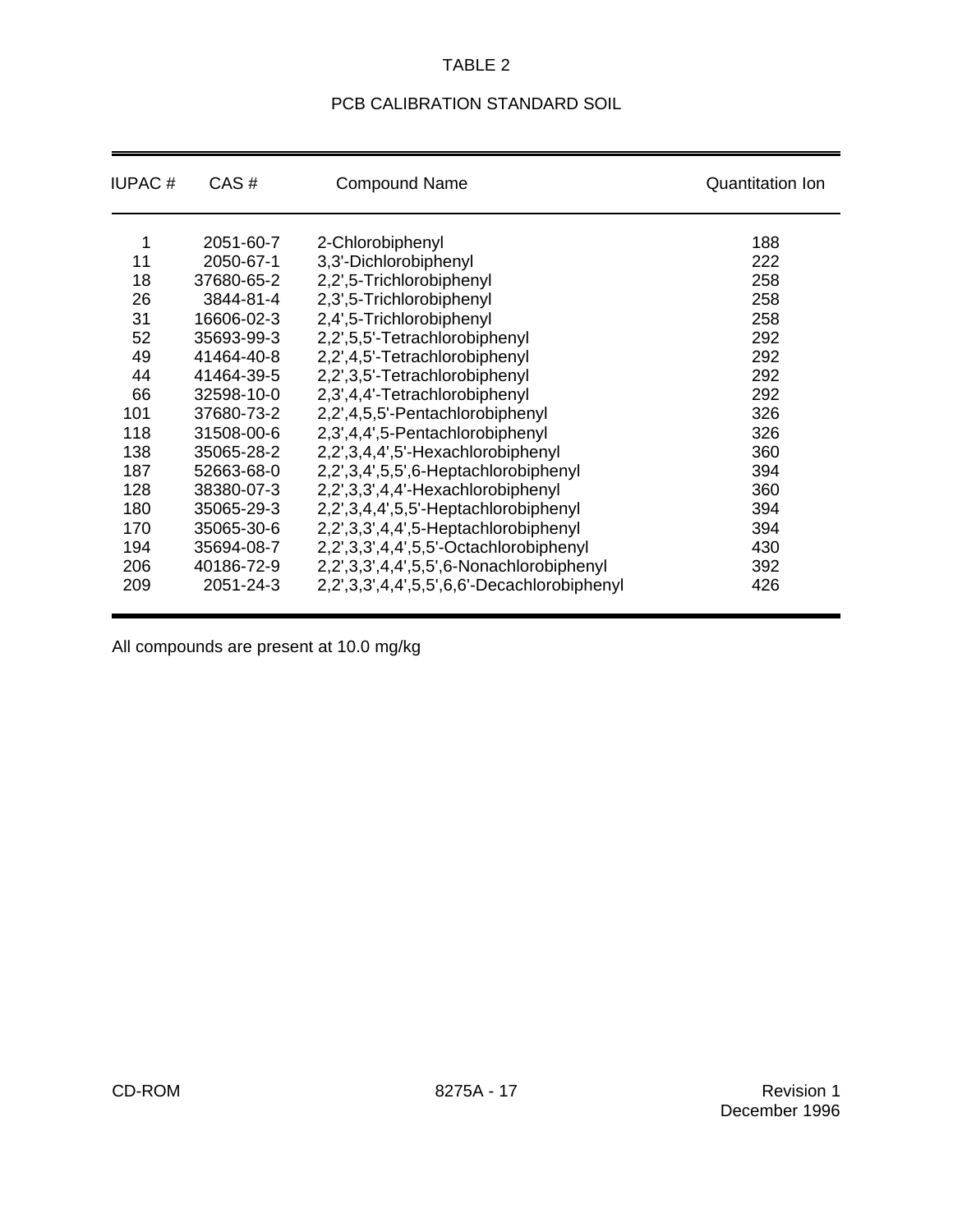# INTERNAL STANDARD SOIL

| Compound                                                                                              | Quantitation Ion  |  |
|-------------------------------------------------------------------------------------------------------|-------------------|--|
| 2-Fluorobiphenyl<br>Phenanthrene-d <sub>10</sub> <sup>1</sup><br>Benzo[g,h,i]perylene $(^{13}C_{12})$ | 172<br>188<br>288 |  |

<sup>1</sup> This internal standard is more susceptible to soil microbial degradation. It is suggested that a <sup>13</sup>Clabeled phenanthrene be substituted.

# TABLE 4

### INTERNAL STANDARDS WITH CORRESPONDING PAH ANALYTES ASSIGNED FOR QUANTITATION

### 2-Fluorobiphenyl

Naphthalene Acenaphthylene **Acenaphthene** Fluorene All PCB Congeners from Table 2

### Phenanthrene-d10

**Phenanthrene** Anthracene Fluoranthene Pyrene

# $\mathsf{Benzo(g,h,i)}$ perylene $(^{13}\mathrm{C}_{12})$

Benzo[a]anthracene **Chrysene** Benzo[b]fluoranthene Benzo[k]fluoranthene Benzo[a]pyrene Indeno(1,2,3-cd)pyrene Dibenz[a,h]anthracene Benzo[g,h,i]perylene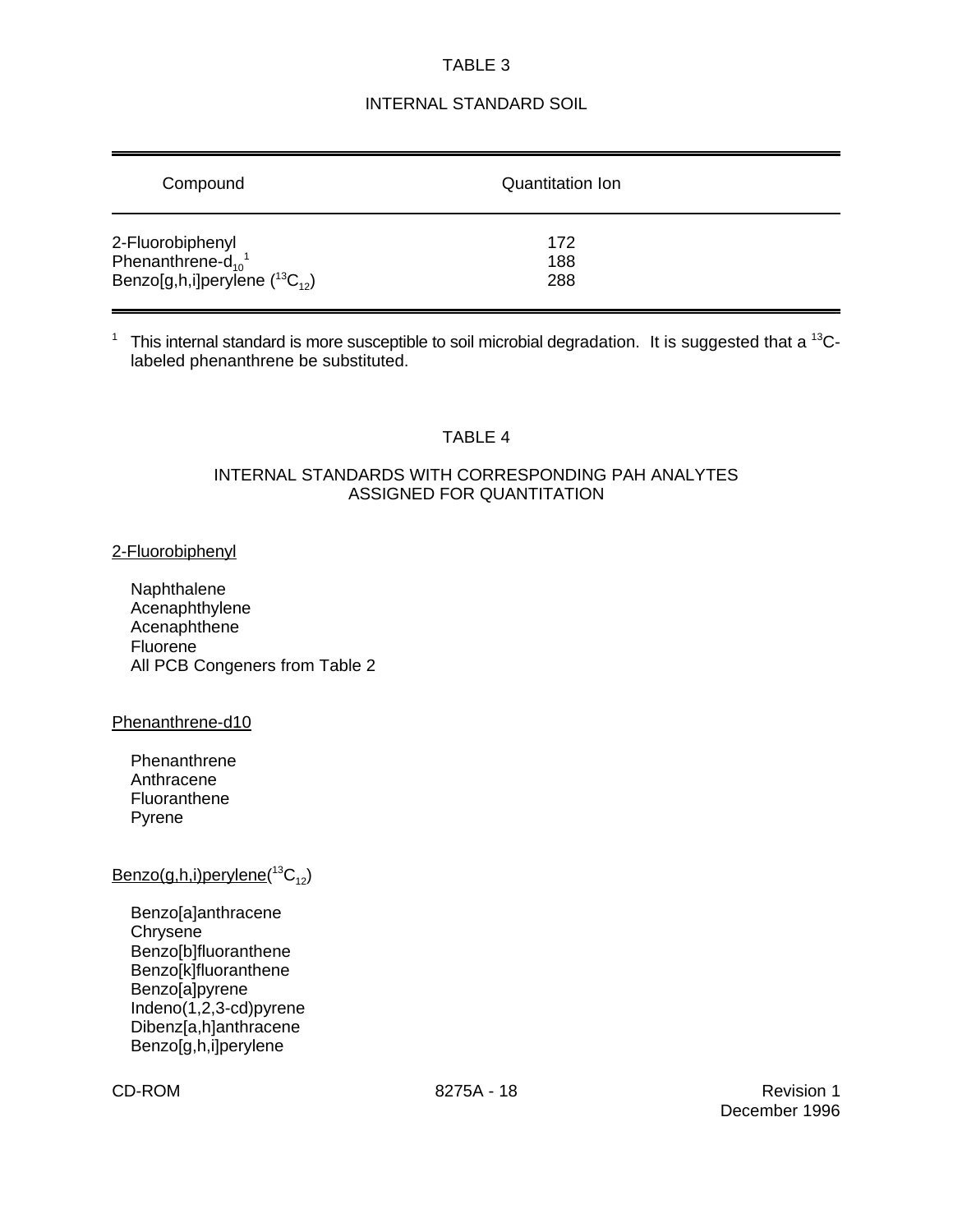| MULTI-LABORATORY PRECISION DATA FROM OF ANALYSIS OF SAMPLES |
|-------------------------------------------------------------|
| CONTAINING PAHS/SEMIVOLATILES USING TE/GC/MS <sup>a</sup>   |

|                         |                                         |            | Results for 10 mg/kg |         |
|-------------------------|-----------------------------------------|------------|----------------------|---------|
| #                       | Compound                                | Quant. Ion | Mean                 | RSD (%) |
| $\mathbf 1$             | 1,2,4-Trichlorobenzene <sup>b</sup>     | 180        | 11.0                 | 35.7    |
| $\overline{2}$          | Naphthalene                             | 128        | 13.0                 | 45.3    |
| 3                       | Acenaphthylene                          | 152        | 10.4                 | 18.1    |
| $\overline{\mathbf{4}}$ | Acenaphthene                            | 153        | 11.1                 | 22.6    |
| 5                       | Dibenzofuran                            | 168        | 10.8                 | 22.9    |
| 6                       | Fluorene                                | 166        | 11.0                 | 24.0    |
| $\overline{7}$          | 4-Bromophenyl phenyl ether <sup>b</sup> | 248        | 11.1                 | 17.6    |
| 8                       | Hexachlorobenzene <sup>b</sup>          | 284        | 10.8                 | 18.5    |
| 9                       | Phenanthrene                            | 178        | 10.6                 | 20.2    |
| 10                      | Anthracene                              | 178        | 10.9                 | 34.4    |
| 11                      | Fluoranthene                            | 202        | 10.7                 | 17.0    |
| 12                      | Pyrene                                  | 202        | 10.8                 | 19.9    |
| 13                      | Benzo[a]anthracene                      | 228        | 10.1                 | 24.1    |
| 14                      | Chrysene                                | 228        | 10.4                 | 17.8    |
| 15                      | Benzo[b]fluoranthene                    | 252        | 10.9                 | 23.1    |
| 16                      | Benzo[k]fluoranthene                    | 252        | 10.4                 | 30.0    |
| 17                      | Benzo[a]pyrene                          | 252        | 10.9                 | 25.7    |
| 18                      | Indeno(1,2,3-cd)pyrene                  | 276        | 11.0                 | 21.5    |
| 19                      | Dibenz[a,h]anthracene                   | 278        | 10.5                 | 25.8    |
| 20                      | Benzo[g,h,i]perylene                    | 276        | 10.8                 | 21.5    |

<sup>a</sup> These data are the compiled results of studies done by three different laboratories. These results are from samples spiked at 10 mg/kg.

 $b$  Not a PAH.

Data are taken from Reference 1.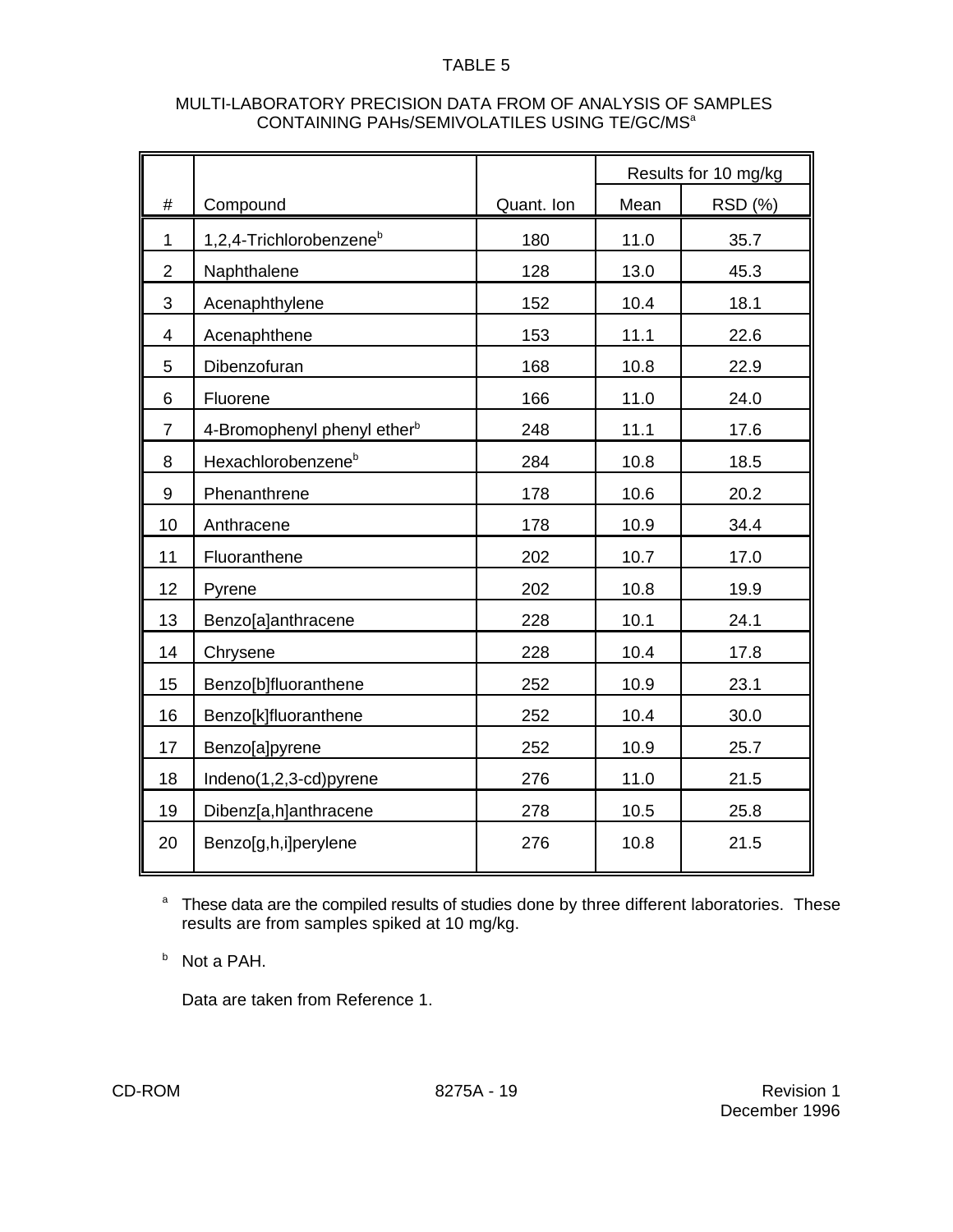### MULTI-LABORATORY COMPARISON OF NIST ANALYSIS OF PCB SRM #1939 (River Sediment) TO ANALYSIS OF PCB SRM BY TE/GC/MS

| <b>IUPAC</b><br>No.    | Compound                              | Quant.<br>lon | NIST <sup>a</sup> Conc.<br>(mg/kg) | TE/GC/MS <sup>b</sup><br>Conc. (mg/kg) | % Recovery of<br><b>NIST SRM</b> | RSD $(\%)^b$ |
|------------------------|---------------------------------------|---------------|------------------------------------|----------------------------------------|----------------------------------|--------------|
| 18                     | 2,2',5-Trichlorobiphenyl              | 258           | 3.46                               | 2.41                                   | 70                               | 0.30         |
| 26                     | 2,3',5-Trichlorobiphenyl              | 258           | 4.20                               | 5.62                                   | 134                              | 0.92         |
| $28 + 31$ <sup>d</sup> | 2,4,4'- and 2,4',5-Trichlorobiphenyl  | 258           | 9.07 <sup>c</sup>                  | 12.09 <sup>b</sup>                     | 133                              | 1.63         |
| 52                     | 2,2',5,5'-Tetrachlorobiphenyl         | 292           | 4.48                               | 4.67                                   | 104                              | 0.57         |
| 49                     | 2,2',4,5'-Tetrachlorobiphenyl         | 292           | 3.78                               | 3.89                                   | 103                              | 0.98         |
| 44                     | 2,2',3,5'-Tetrachlorobiphenyl         | 292           | 1.07                               | 0.95                                   | 89                               | 0.16         |
| 66                     | 2,3',4,4'-Tetrachlorobiphenyl         | 292           | 0.93                               | 1.02                                   | 110                              | 0.17         |
| 10 <sup>°</sup>        | 2,2',4,5,5'-Pentachlorobiphenyl       | 326           | 0.82                               | 0.91                                   | 111                              | 0.19         |
| 118                    | 2,3',4,4',5-Pentachlorobiphenyl       | 326           | 0.51                               | 0.70                                   | 137                              | 0.14         |
| 138                    | 2,2',3,4,4',5'-Hexachlorobiphenyl     | 360           | 0.57                               | 0.58                                   | 102                              | 0.12         |
| 187                    | 2,2',3,4',5,5',6-Heptachlorobiphenyl  | 394           | 0.18                               | 0.14                                   | 78                               | 0.06         |
| 128                    | 2,2',3,3',4,4'-Hexachlorobiphenyl     | 360           | 0.10                               | 0.08                                   | 80                               | 0.04         |
| 180                    | 2,2',3,4,4',5,5'-Heptachloro-biphenyl | 394           | 0.16                               | 0.12                                   | 75                               | 0.05         |
| 170                    | 2,2',3,3',4,4',5-Heptachloro-biphenyl | 394           | 0.11                               | 0.06                                   | 55                               | 0.05         |

NIST mean concentration of 9 determinations from the analysis of SRM No. 1939 (PCBs in River Sediment A) by Soxhlet a Extraction/single column GC/ECD.

Mean concentration of 3 studies from the analysis of NIST SRM No. 1939 by TE/GC/MS; 21 soil analyses.

PCB 28 and PCB 31 were unresolved. The value is the total of both compounds.<br>The concentrations of PCB 28 and PCB 31 were added for comparison purposes.

The concentrations of PCB 28 and PCB 31 were added for comparison purposes. Data are taken from Reference 1.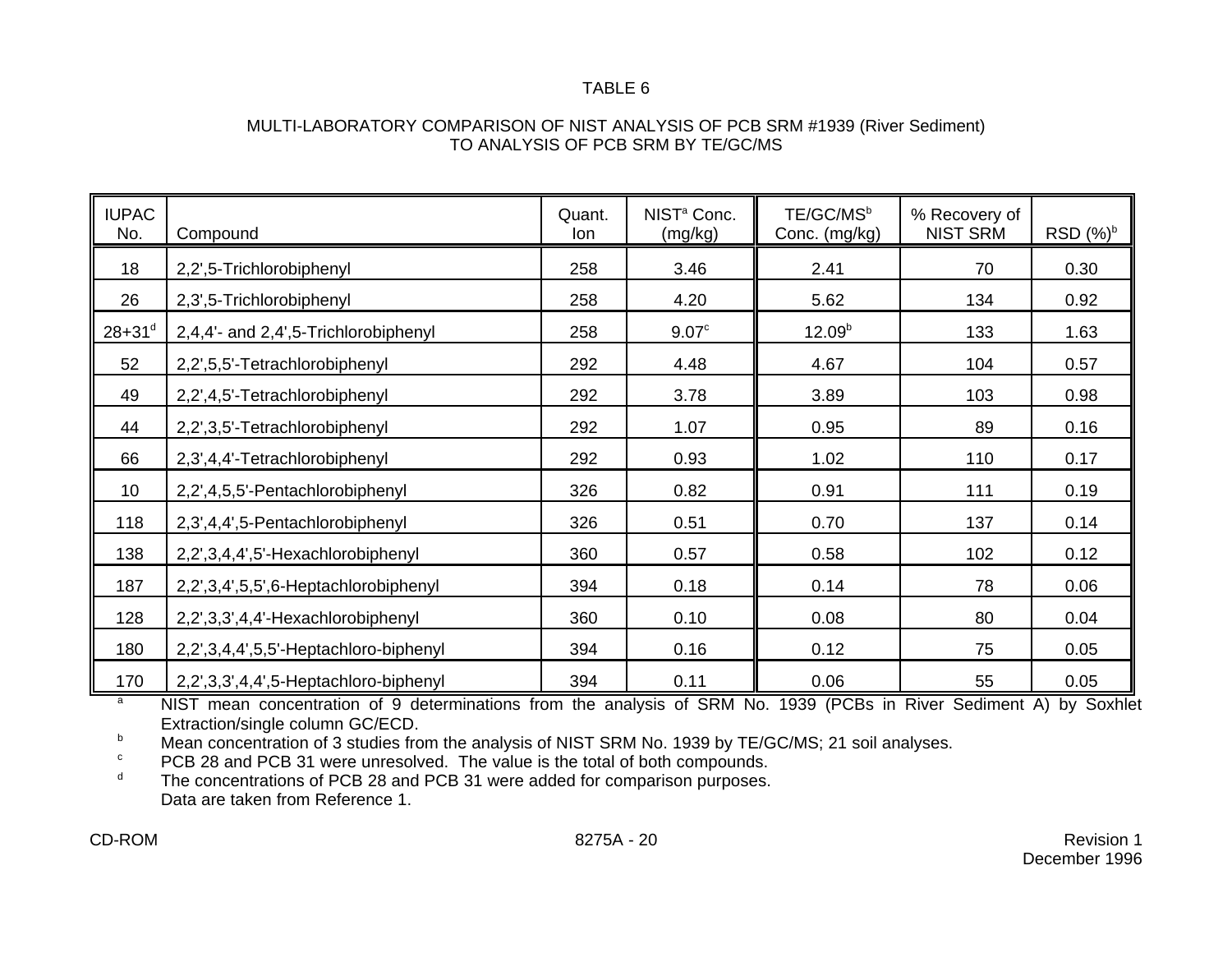# FIGURE 1

CHROMATOGRAM GENERATED BY TE/GC/MS OF PAH COMPOUNDS TYPICAL PAH CALIBRATION SOIL STANDARD

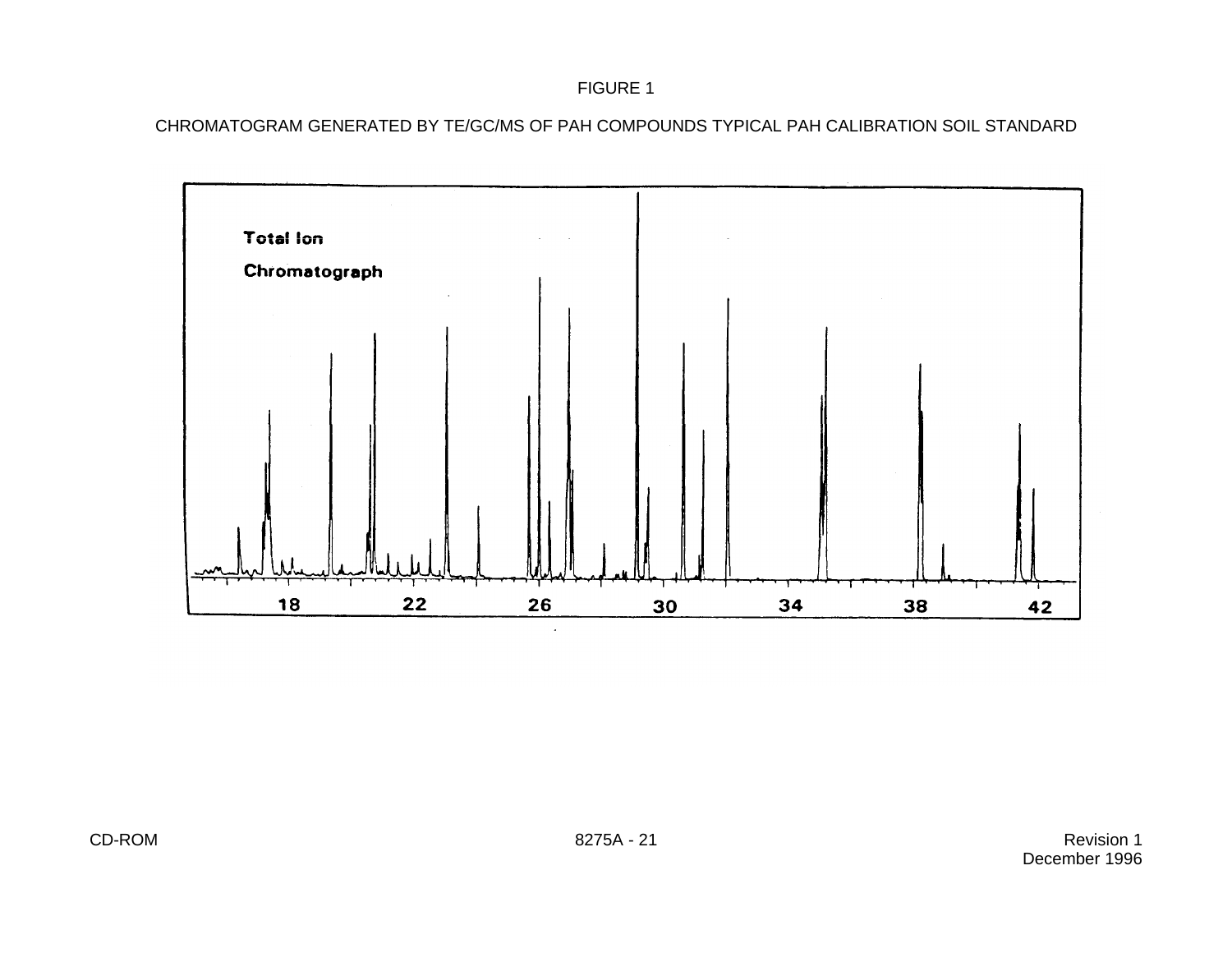# FIGURE 2

CHROMATOGRAM GENERATED BY TE/GC/MS OF PCB CONGENERS NIST SRM #1939 - PCBs IN RIVER SEDIMENT A